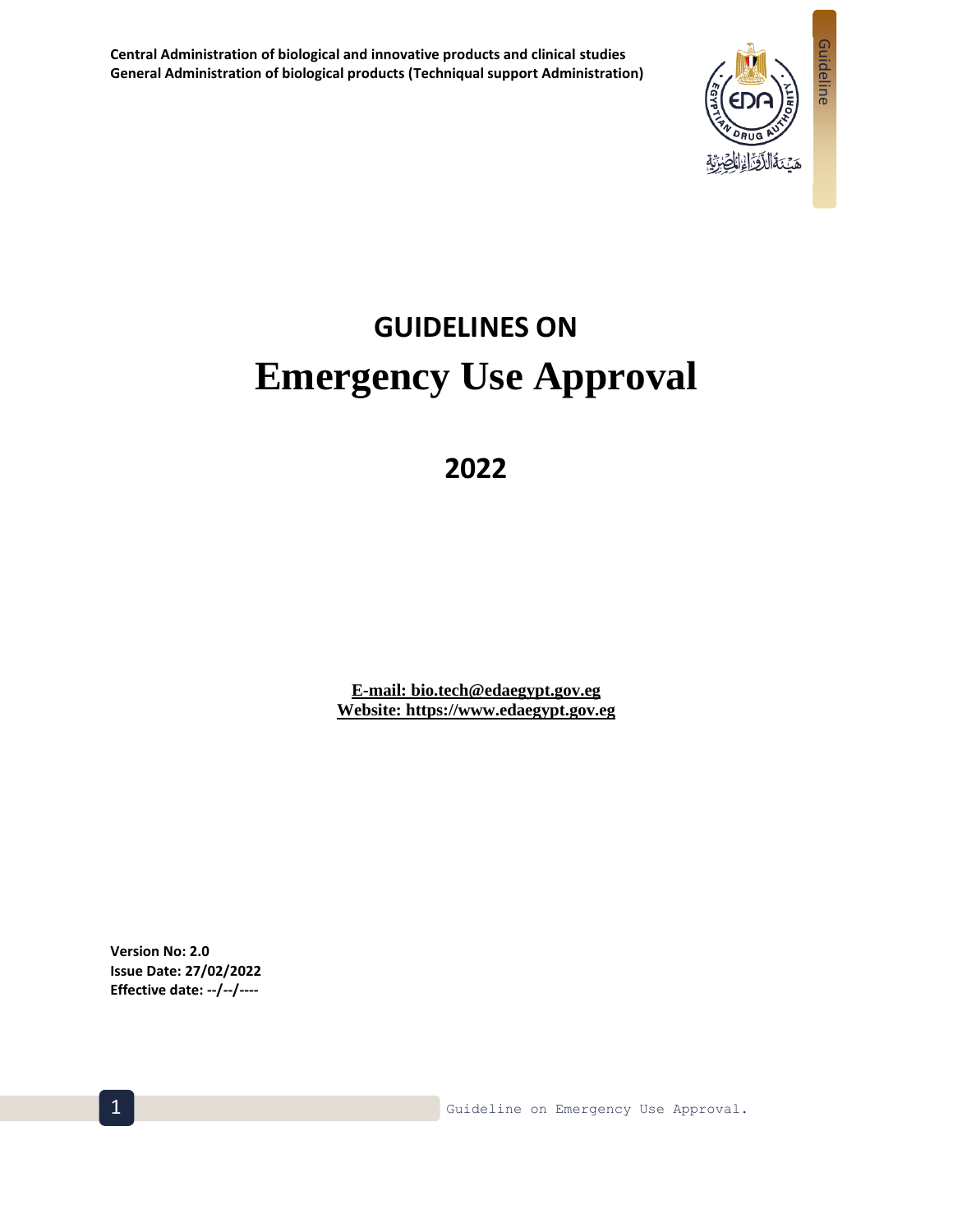Central Administration of biological and innovative products and clinical studies General Administration of biological products (Techniqual support Administration)



## **Table of Contents**

|    | 4.1. |  |
|----|------|--|
|    | 4.2. |  |
|    |      |  |
|    |      |  |
|    |      |  |
|    |      |  |
|    |      |  |
|    |      |  |
|    |      |  |
|    |      |  |
|    |      |  |
|    |      |  |
|    |      |  |
|    | 4.3. |  |
|    |      |  |
|    |      |  |
|    |      |  |
|    |      |  |
|    |      |  |
| 5. |      |  |
|    |      |  |
| 7. |      |  |
|    |      |  |

Guideline on Emergency Use Approval.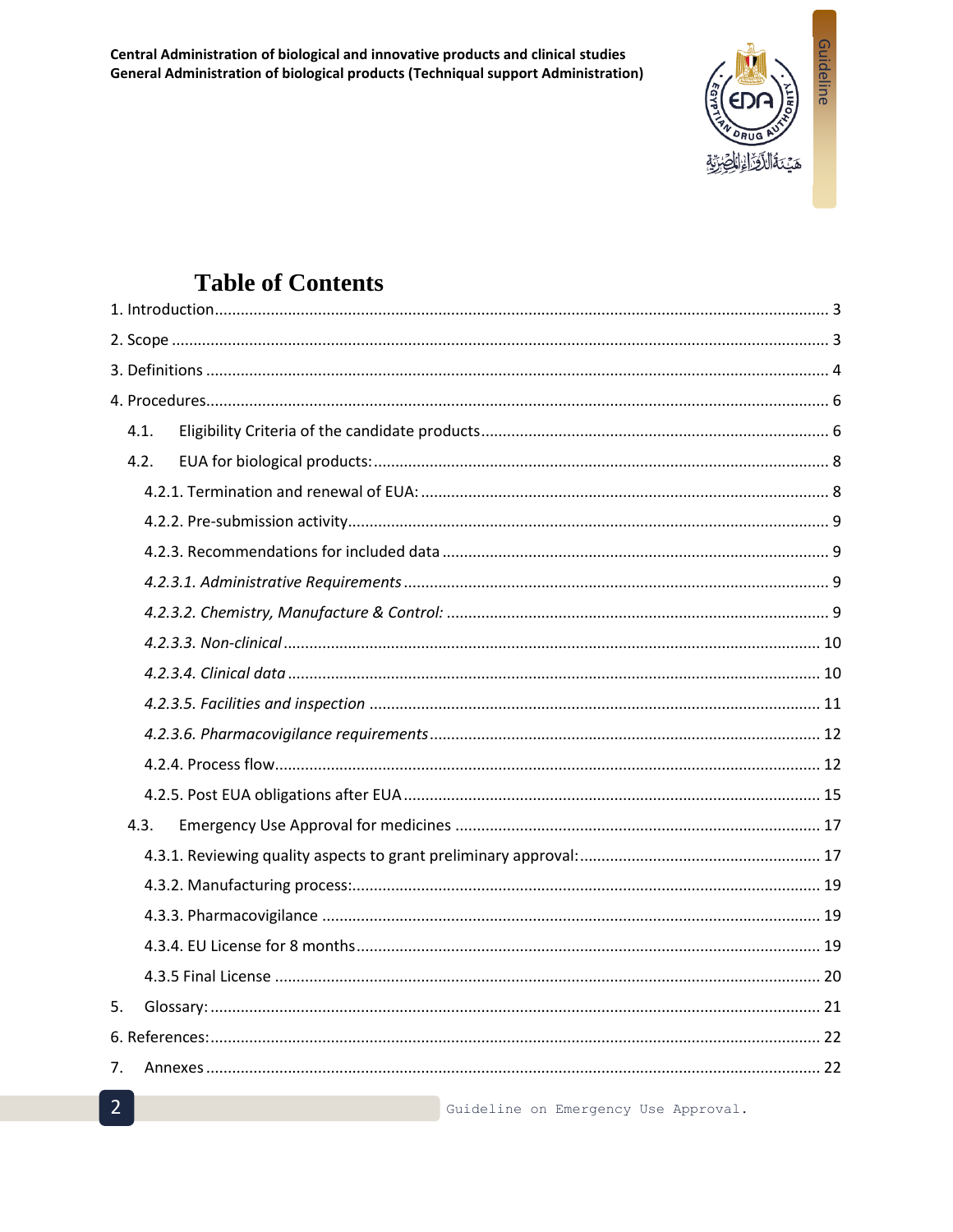**Central Administration of biological and innovative products and clinical studies General Administration of biological products (Techniqual support Administration)**



## <span id="page-2-0"></span>**1. Introduction**

Based on the ministerial decrees for registration & marketing authorization of biological products (343/2021) & human pharmaceutical products, Egyptian Drug Authority EDA issues this guideline for emergency use application & approval (EUA) including details on regulatory requirements in public health emergency cases. This guideline is intended to clarify these details for industry & other stakeholders as regulatory main tool for readiness & preparedness in such cases.

#### <span id="page-2-1"></span>**2. Scope**

- -This guideline is applicable for public health emergency cases.
- -The EUA is a risk-based procedure for assessing unlicensed biological products and medicines for use during public health emergency cases. It is intended to provide a time-limited approval for unlicensed biological & medicinal products in an emergency context when limited data are available and the products are not yet ready for application for licensure through the normal marketing authorization pathways.
- -The goal of this guideline is to define & illustrate the steps & key consideration that satisfy the regulatory requirements to give an EUA for an unlicensed biological products & medicines.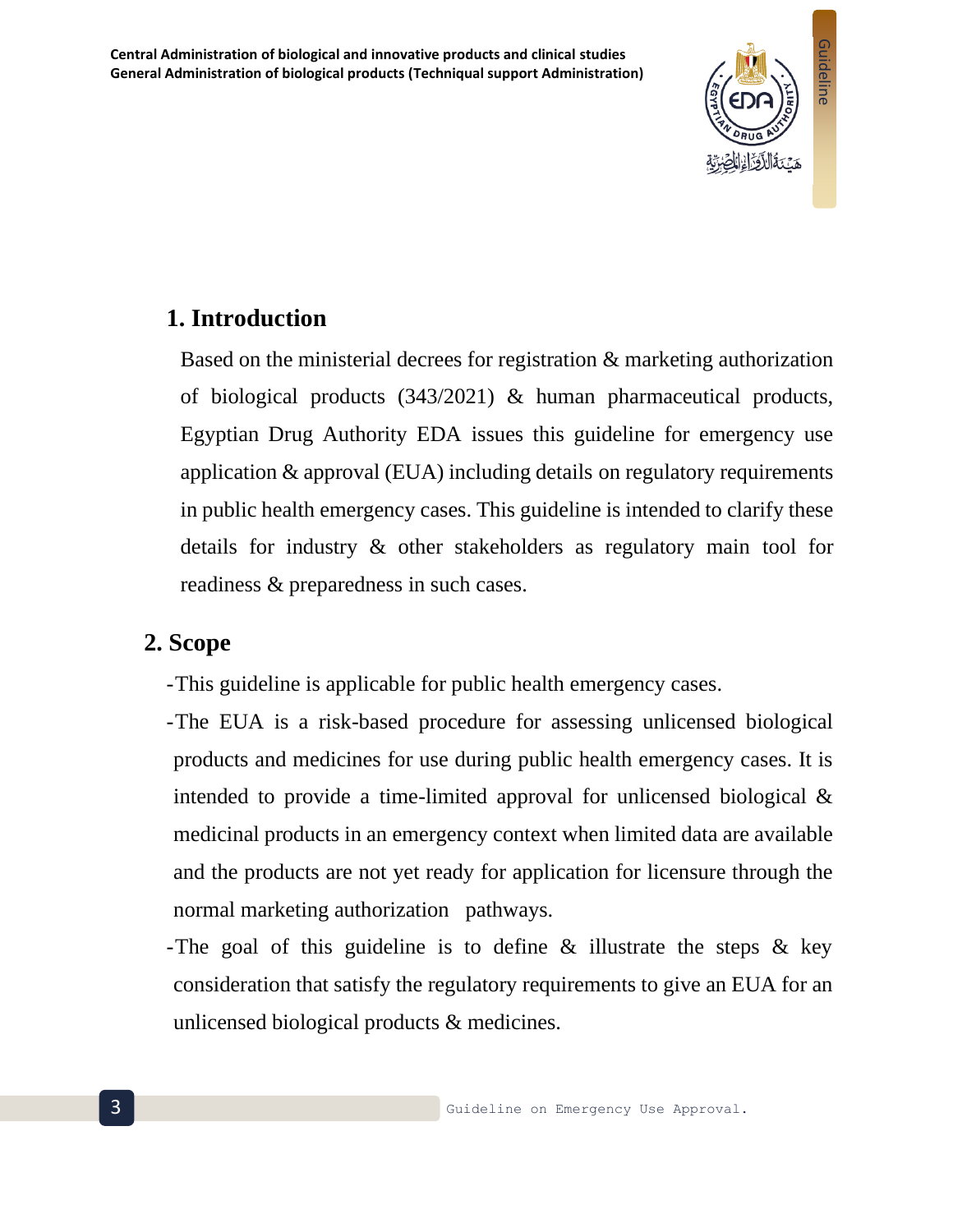

## <span id="page-3-0"></span>**3. Definitions**

**Emergency:** Is a situation that poses an immediate risk to health, life, property or environment. An incident, to be an emergency, conforms to one or more of the following:

- Poses an immediate threat to life, health, property, and environment.
- Has already caused loss of life, health detriments, property damage or environmental damage.
- Has a high probability of escalating to cause immediate danger to life, health, property or environment.

**A pandemic:** Is an epidemic occurring worldwide, or over a very wide area, crossing international boundaries and usually affecting a large number of people. The classical definition includes nothing about population immunity, virology or disease severity.

**An epidemic:** Is the rapid spread of disease to a large number of people in a given population within a short period of time.

**Good clinical practice (GCP):** A standard for clinical studies which encompasses the design, conduct, monitoring, termination, audit, analysis, reporting and documentation of the studies and which ensures that the studies are scientifically and ethically sound and that the clinical properties of the pharmaceutical product (diagnostic, therapeutic or prophylactic) under investigation are properly documented.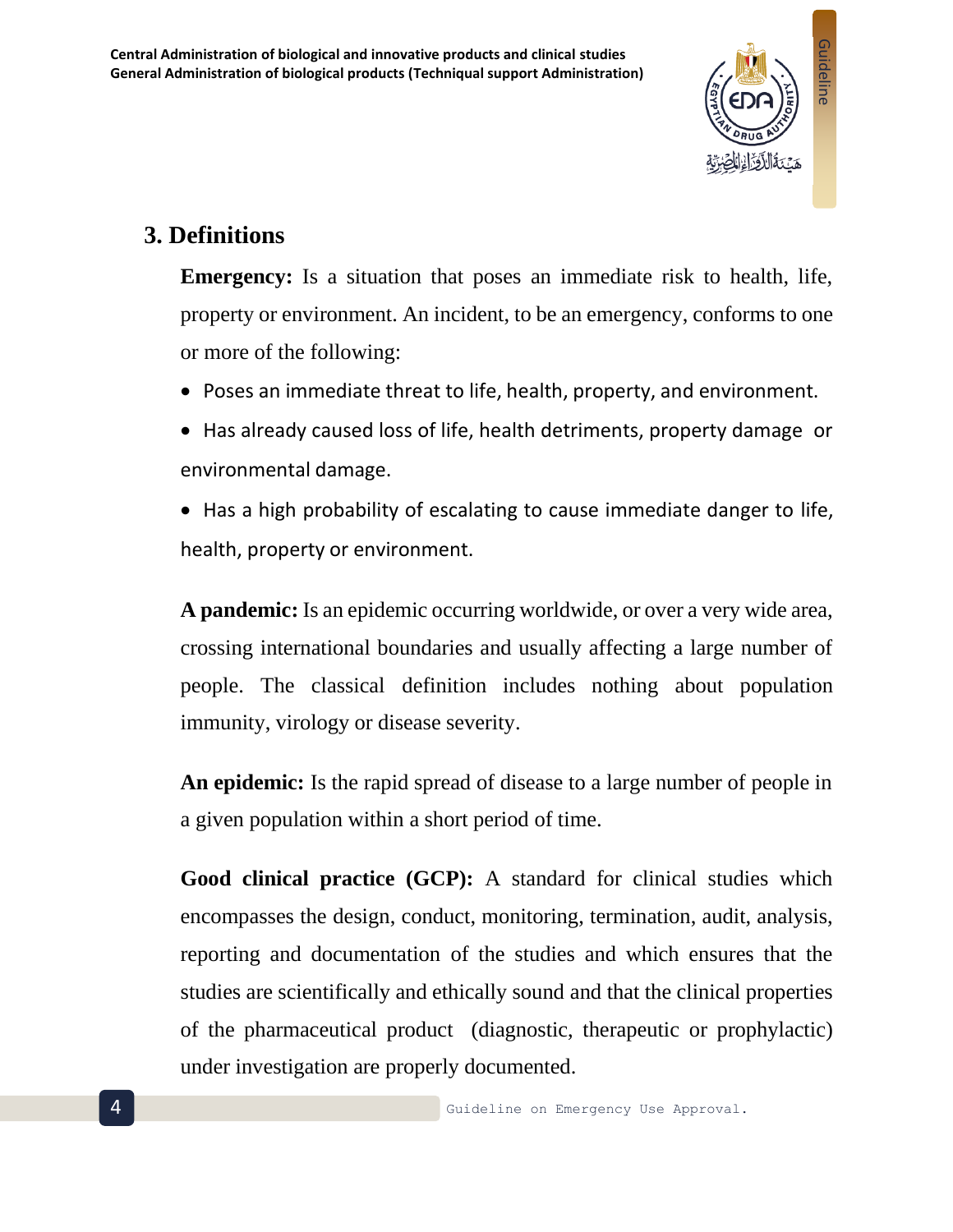

**Good manufacturing practice (GMP):** That part of quality assurance which ensures that products are consistently produced and controlled to the quality standards appropriate to their intended use and as required by the marketing authorization.

**Stringent regulatory authority (SRA):** A regulatory authority which is: (a) a member of the International Council for Harmonization of Technical Requirements for Pharmaceuticals for Human Use (ICH), being the European Commission, the US Food and Drug Administration and the Ministry of Health, Labour and Welfare of Japan; or (b) an ICH observer, or (c) a regulatory authority associated with an ICH member through a legally-binding, mutual recognition agreement.

**Adverse drug reaction (ADR):** Is an unwanted, undesirable effect of a medication that occurs during usual clinical use.

**The Egyptian pharmaceutical vigilance center (EPVC):** The center responsible for the collection, evaluation and assessment of information about the safety of pharmaceutical products and Medical Devices marketed in Egypt.

**Periodic benefit risk evaluation report (PBRER):** Is an analysis of the safety,efficacy, and efficiency of a drug, once it is already in the market. The PBRERsubmission is intended to present a periodic, comprehensive, brief and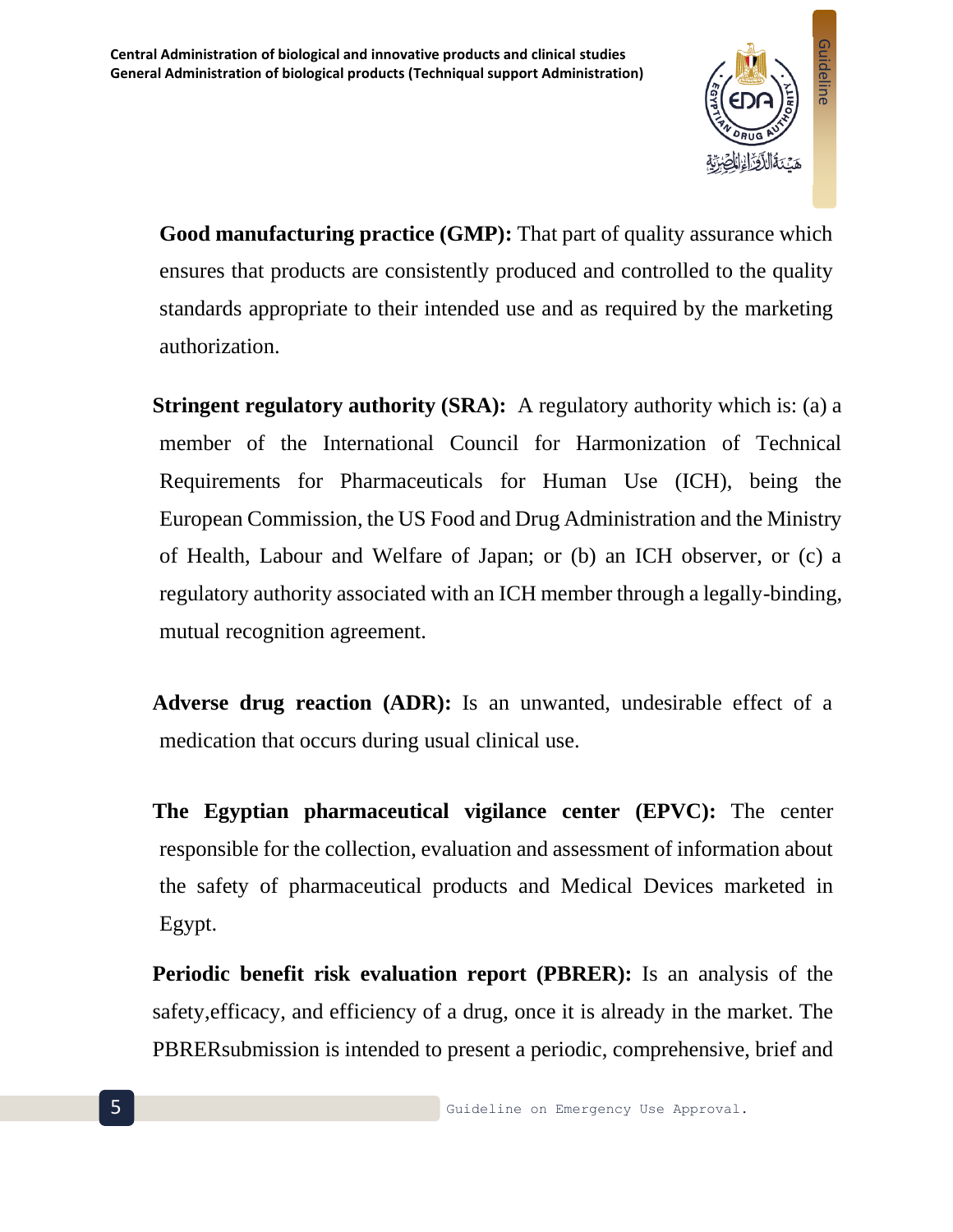

critical evaluation of new or emerging information on the risks of the health product and the product's overall benefit-risk profile.

**Pharmacovigilance system master file (PSMF)**: Is a comprehensive document containing the detailed description of a Marketing Authorization Holders' (MAH's) pharmacovigilance (PV) system ensuring the safety of their products.

**Risk assessment:** A systematic process of organizing information to support a risk decision to be made within a risk management process. It consists of the identification of hazards and the evaluation of risk associated with exposure to those hazards.

**Risk management plan (RMP):** A document submitted as part of the marketing authorization dossier that is evaluated by regulatory authorities before a medicine can be authorized and which is regularly updated as new information becomes available. RMPs include information on a medicine's safety profile and explain the measures that are taken in order to prevent or minimize the medicine's risks in patients.

#### <span id="page-5-0"></span>**4. Procedures**

## <span id="page-5-1"></span>**4.1. Eligibility Criteria of the candidate products**

The two product streams (biological & medicines) each have specific requirements for products to be eligible for evaluation under the EUA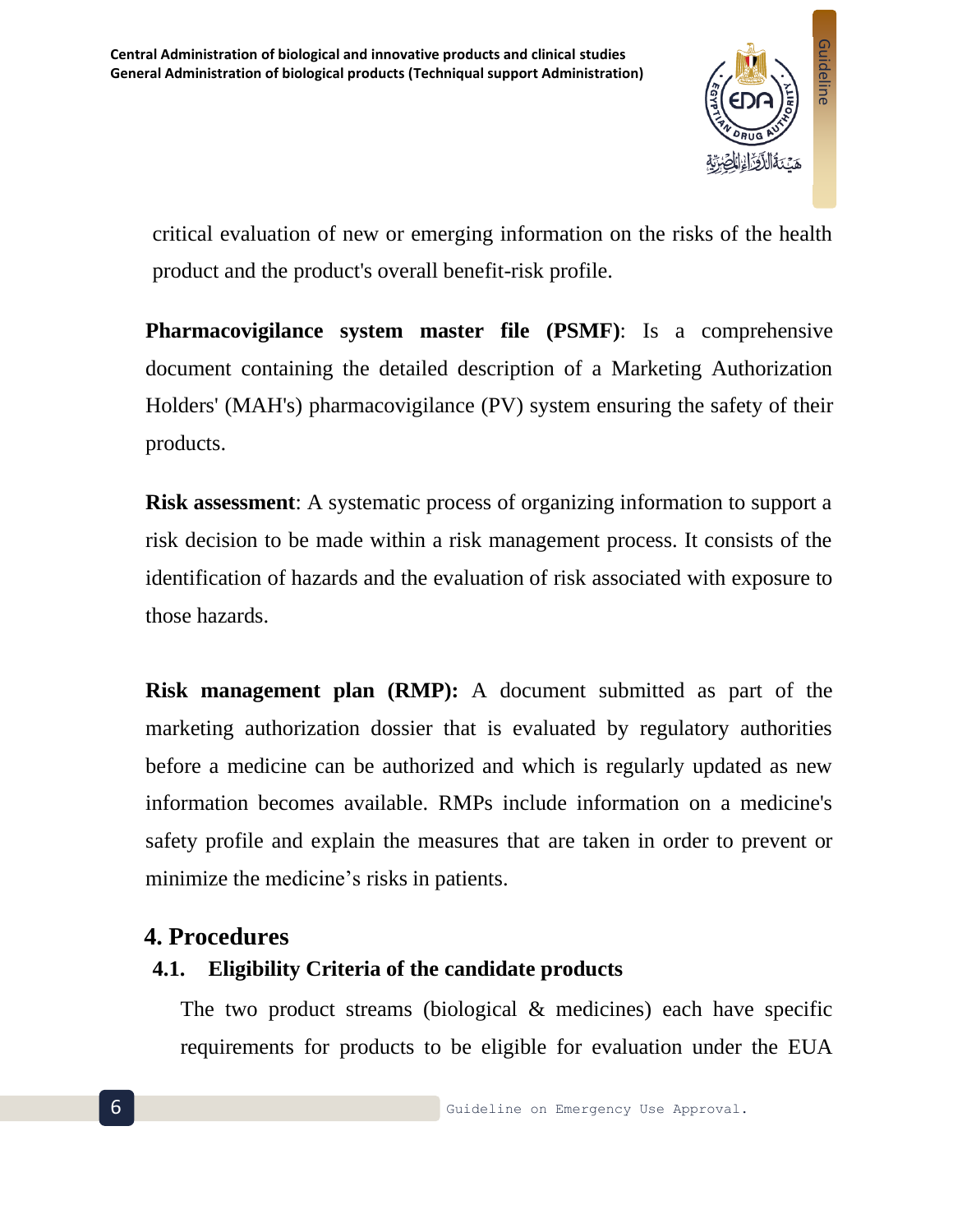

procedure. In order to qualify for assessment under this procedure, the following criteria must be met:

**a.** Serious or life-threatening disease or condition, which has the potential of causing an outbreak, epidemic or pandemic, e.g., there are no licensed products for the indication or for a critical subpopulation (e.g., children).

**b.** Existing products have not been successful or effective in eradicating the disease or preventing outbreaks (in the case of vaccines and medicines).

**c.** The product may be considered for an emergency use authorization if the EDA determines that the known and potential benefits of the product, when used to diagnose, prevent, or treat the identified disease or condition, outweigh the known and potential risks of the product.

**d.** The product is manufactured in compliance with current GMP.

**e.** The applicant undertakes to complete the development of the product and apply for marketing authorization once the product is approved for emergency use. For that purpose, the remaining clinical trials and other testing needed to complete the development of the product must already be underway at the time of the application for a EUA.

**f.** In case of imported products, the product must have been granted an EUA and is in market of the country of origin or the product is listed by the WHO / SRA for emergency use.

**g.** The product should be included in the treatment protocols for such pandemic or epidemic situation which is approved by the WHO or the Egyptian governmental health authorities.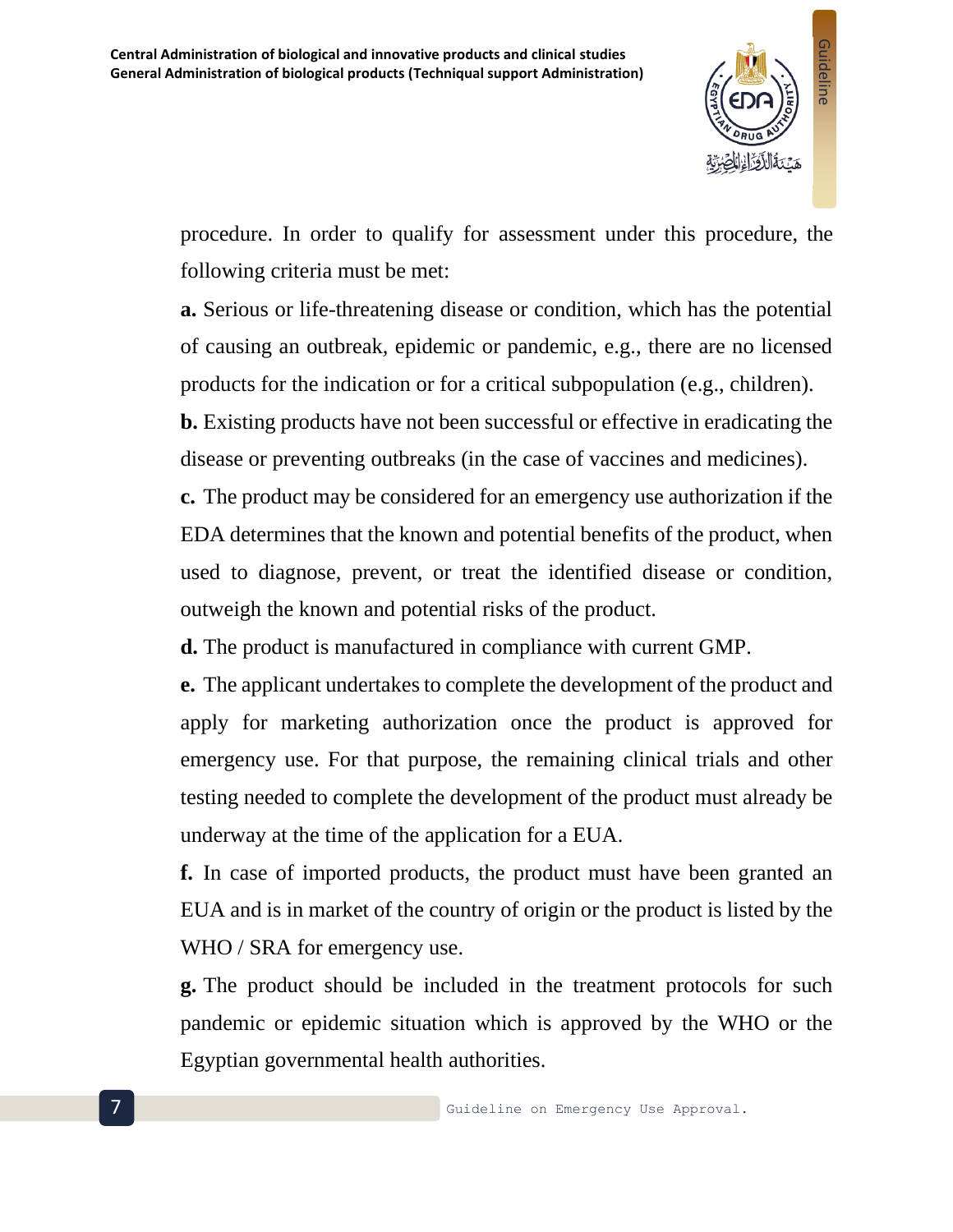

**h.** In case of EUA for generic medicinal product, it should rely on an innovator product which has been at least granted an EUA approval or has a well-established approved indication for treating such epidemic or pandemic situation, for instance by the WHO, EMA, FDA, or Japan.

## <span id="page-7-1"></span><span id="page-7-0"></span>**4.2. EUA for biological products: 4.2.1. Termination and renewal of EUA:**

- After granting the emergency use license, the product is evaluated in terms of its registration procedures and completion of the remaining studies. Based on the evaluation, a decision is made for renewal or the withdrawal of the emergency use license or to continue its circulation until the completion of the registration procedures license.

The applicant apply for renewal of EUA license to the EUA committee who will take the decision for the renewal of EUA license.

The applicant must take into consideration that the renewal file must contain the most updated stability data

The marketing authorization department will submit the list of EUA products approval to the Directorate of Importation and customs Release of Pharmaceutical products

- EUA is terminated for certain product or indication when the EDA declared that the circumstances that precipitated the authorization have ceased or a change in the approval status of the product such that the authorized use(s) of the product are no longer unapproved.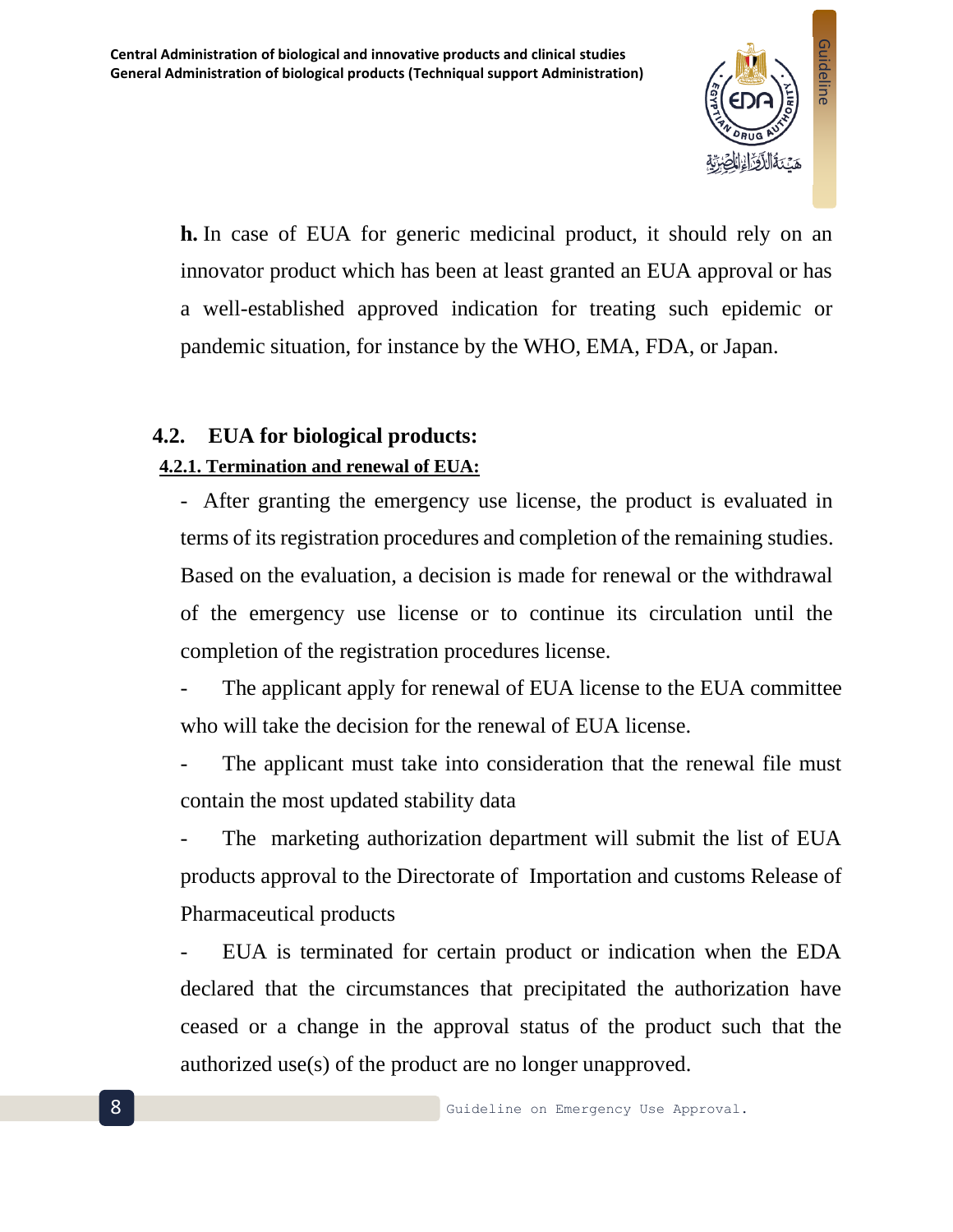

#### <span id="page-8-0"></span>**4.2.2. Pre-submission activity**

Before submission of EU application, early engagement between applicants with EDA through scientific advice pathways is preferred.

Based on the submitted data to EDA technical experts  $\&$  the answers to their questions, EU approval procedure moves forwards.

Pre-submission activity doesn't substitute the applicant effort to develop the product toward approval as the applicant should submit the registration file upon completion.

#### <span id="page-8-1"></span>**4.2.3. Recommendations for included data**

• An annex is attached with this guideline for all data required during the submission and release of EUA license.

#### <span id="page-8-2"></span>*4.2.3.1. Administrative Requirements*

All administrative requirements are mentioned in annex listed below.

#### <span id="page-8-3"></span>*4.2.3.2. Chemistry, Manufacture & Control:*

-For imported products, complete CTD file should be submitted (considering ongoing development & stability parts), while for local products, CMC may be accepted.

-The application needs to be submitted with detailed information on chemical, manufacturing and controls; manufacturing site(s) where the product, if registered, is or would be manufactured and the current status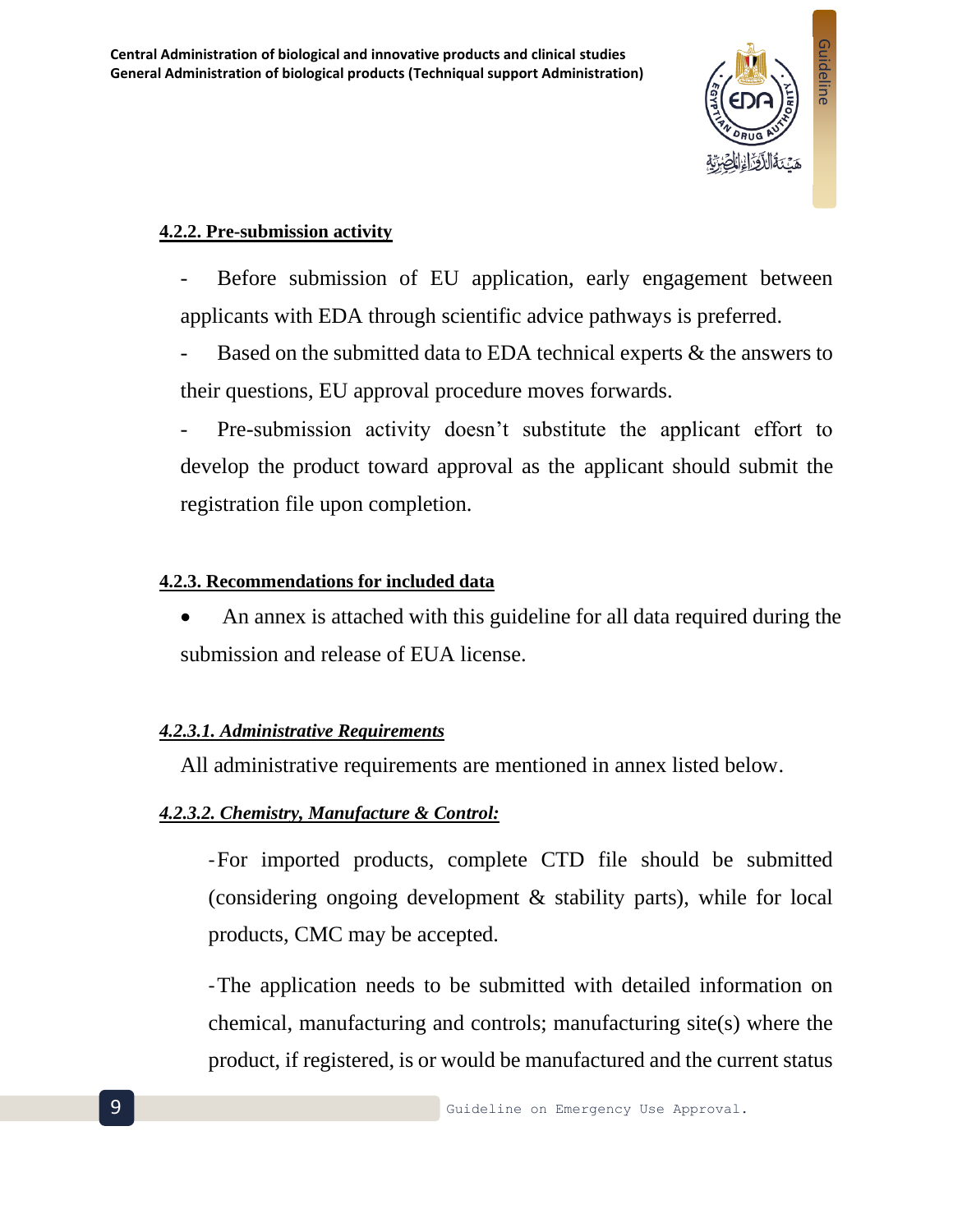

of the manufacturing site(s) with respect to current Good Manufacturing Practice (cGMP) requirements and relevant information regarding the product supply chain.

- Any manufacturing and process control data that will not be available at the time of submission of an EUA request should be clearly discussed with EDA and identified in the submission with sufficient justification, and a plan must be presented to address the data gaps with commitment to supply this information whenever it's available.

#### <span id="page-9-0"></span>*4.2.3.3. Non-clinical*

-Non-clinical data demonstrating acceptable safety and efficacy in the most appropriate animal model. The choice of animal model shall be justified. If the non-clinical package is not complete at the time of submission; the applicant must submit adequate justification for the lack of complete data and a plan and timeline for submitting those data.

#### <span id="page-9-1"></span>*4.2.3.4. Clinical data*

- Products-specific international guidelines are considered on case-by-case basis.
- In certain cases, approval of phase I and phase II shall be performed, the applicant must submits the results of phase II study by time of the endof-phase II, and before initiation of the clinical trial(s) intended to serve as the primary basis for demonstration of efficacy; the applicant should submit phase III clinical study protocols with its evidence of ethical approval & GCP compliance.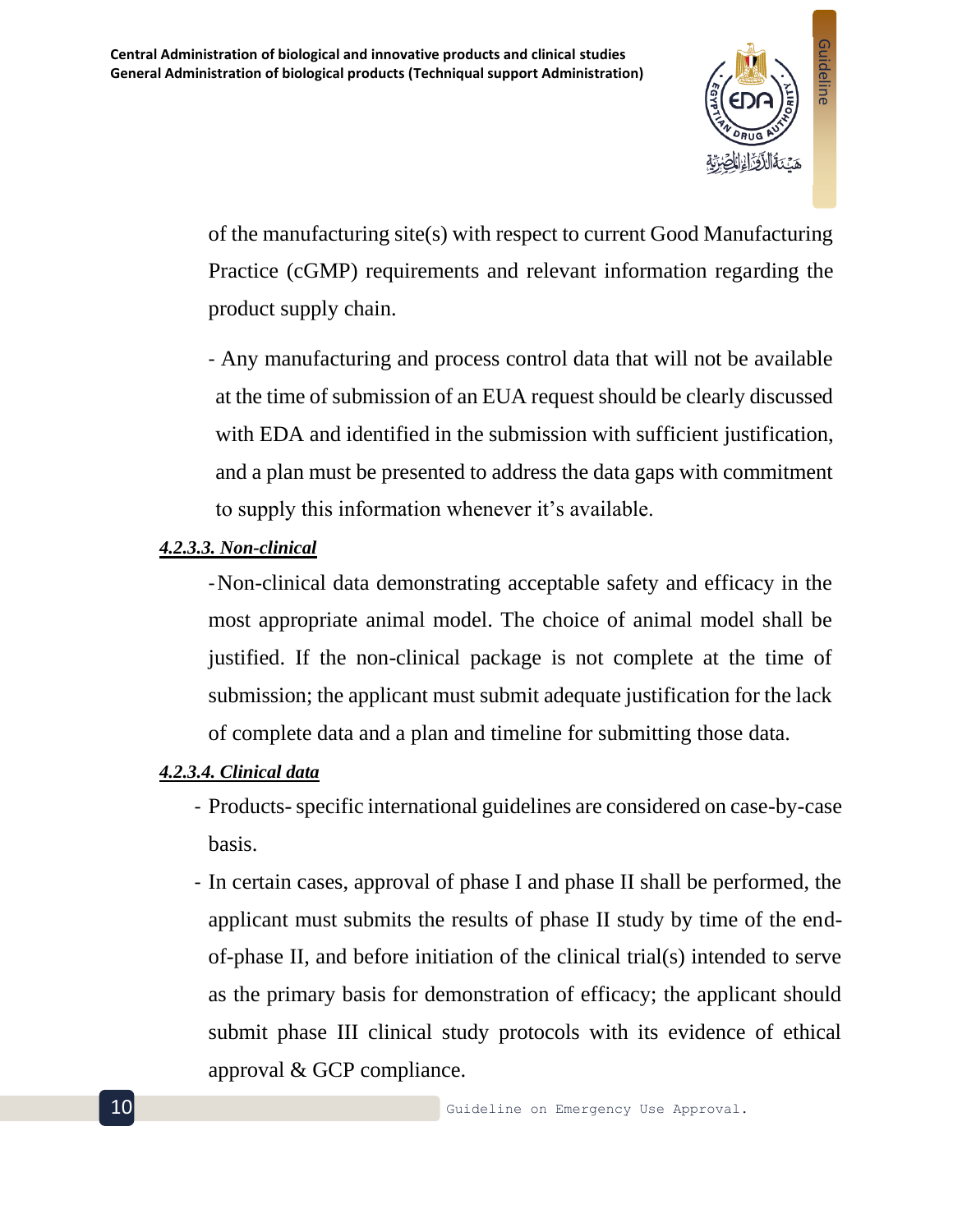

#### <span id="page-10-0"></span>*4.2.3.5. Facilities and inspection*

- Manufacturing data for drug substance and drug product should be submitted to support EDA regulatory decisions regarding compliance with GMP.

- Assessment of GMP compliance of facilities will be according to WHO GMP Guidelines, and any subsequent updates.

- For foreign manufacturer, desk assessment of inspection information from national authorities, SRA/reference country & WHO will be done.

- The desk assessment process involves submission of documentary evidence by the applicant, usually a manufacturer or representative, to the NRA to demonstrate the conformity of all sites involved in DS & DP manufacturing, or of an outsourced quality control laboratory (QCL) to GMP & Good Laboratory Practice (GLP).

- Based on risk-based approach, a decision will be taken based on reviewing submitted documents & evidence to perform a further on-site inspection or not.

- If onsite-inspections of manufacturing sites and clinical trials sites are considered for approval; In case of public health emergency, EDA will utilize all available tools, resources and sources of information to support regulatory decisions on applications that include sites impacted by EDA's ability to inspect due to emergency, Providing that the inspection will be undertaken as soon as the conditions preventing it are over.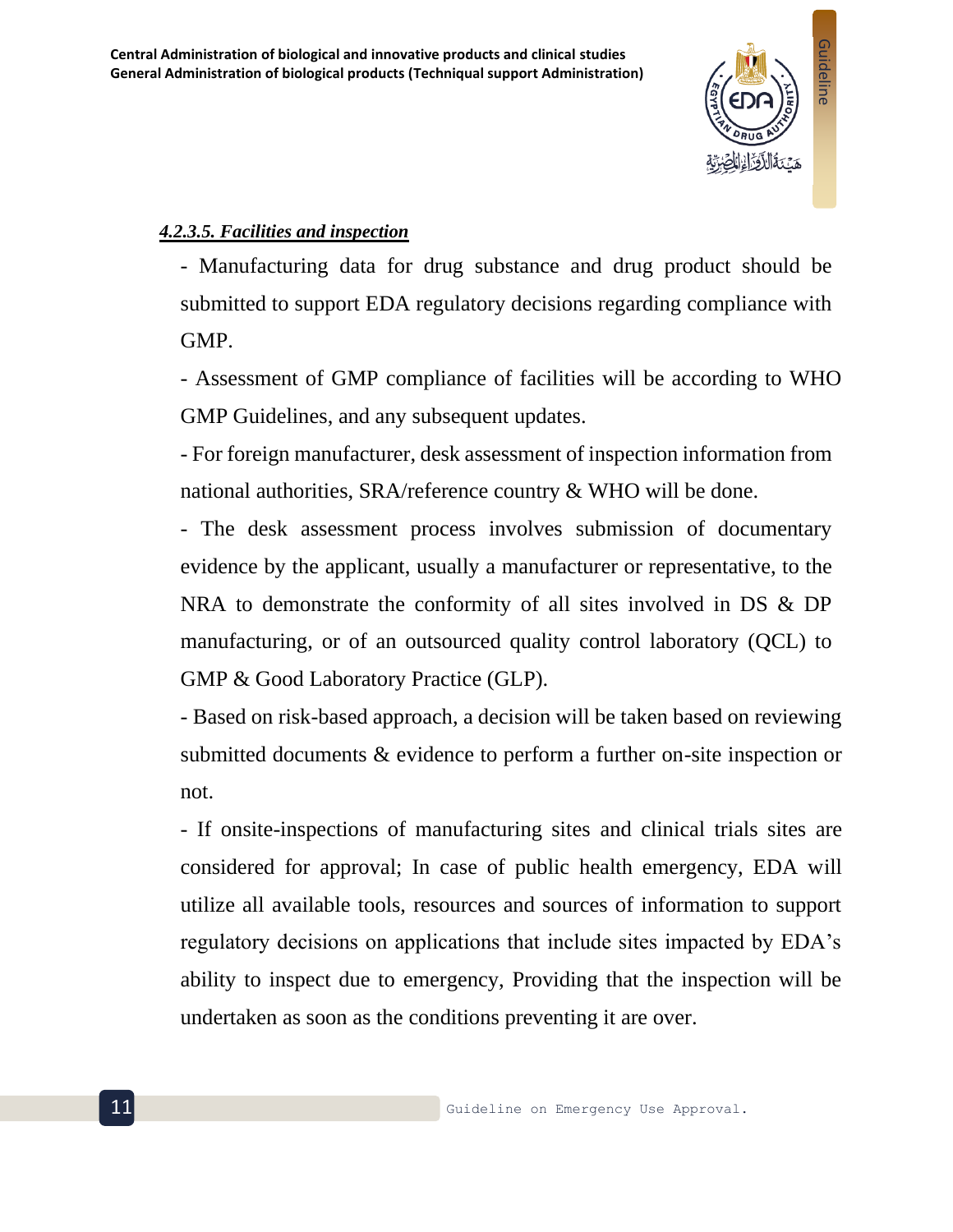

#### <span id="page-11-0"></span>*4.2.3.6. Pharmacovigilance requirements*

- Brief description of the company's pharmacovigilance system (Pharmacovigilance System Summary (PVSS) including the Adverse Drug Reaction (ADR) reports management procedures and safety risks assessment and management.

- If the applicant is an agent company, there should be a PV agreement between the global MAH and the local company including:

- The responsibility of each party regarding all the PV activities (global & local).
- The Signature of all involved parties
- Authorized agreement regarding the local part and Embassy legalization regarding the global part(s) /or (official declaration to submit the legalized copy within specific timeline) with the signed agreement

#### <span id="page-11-1"></span>**4.2.4. Process flow**

#### *Pre-submission activities / meetings*

If considered necessary or desirable by the applicant and EDA, scientific advice request may be performed and a discussion may be held before the actual evaluation process starts.

#### *Submission of applications*

- The applicant must submit an application letter to EDA Registration directorate.

- The application letter should include details of country and sites of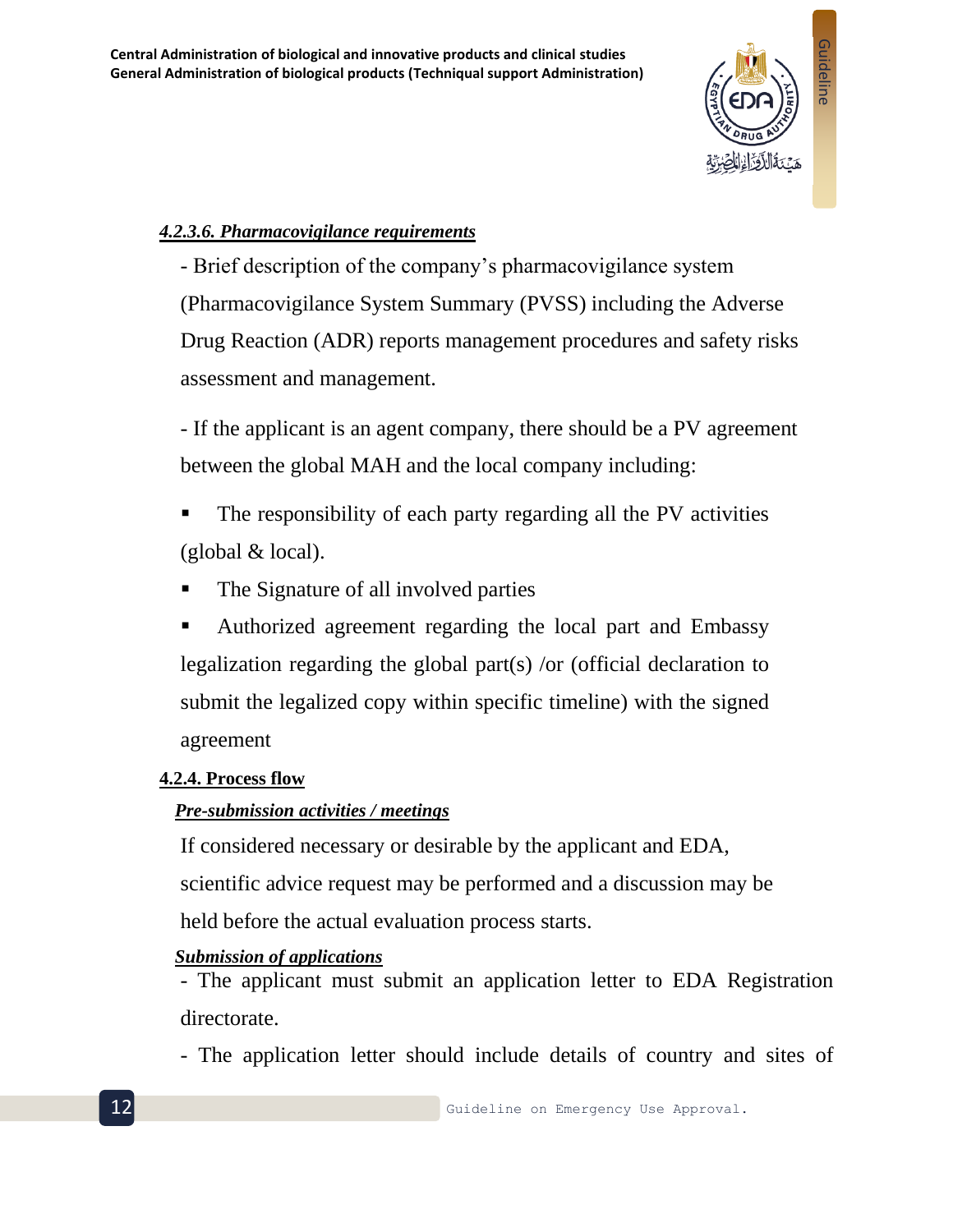

manufacture, as well as the presentations proposed for the product.

#### *Assessment of information received*

- Once the product has been considered eligible for assessment under the EUA procedure, a product evaluation team is established within 2 WD.

-The product evaluation team will perform the screening of the submission to ensure that sufficient information is available to initiate the assessment based on the essential data requirements within 7 WD.

- Rolling submissions procedure is followed for evaluation of data & EDA requirements / reports are continuously sent to applicants as an outcome for each roll, rolling evaluation is performed within 20 WD. In practice, where there is an urgent public health need, assessment timelines will be reduced to the absolute minimum

- Applicants should promptly submit any additional information on the development of the product to EDA particularly if it may affect the product's benefit/risk assessment.

#### *Requirements for batch release:*

- Each lot of biological products is subjected to lot release procedure before marketing in Egypt by EDA through applying risk based approach.

- The assessment and testing of biologicals is based on the degree of risk associated with the product.

- There are technical and logistic issues for pandemic emergency which could affect the EDA lot release policy for biologicals.

- Biological products received for batch release in Egypt should be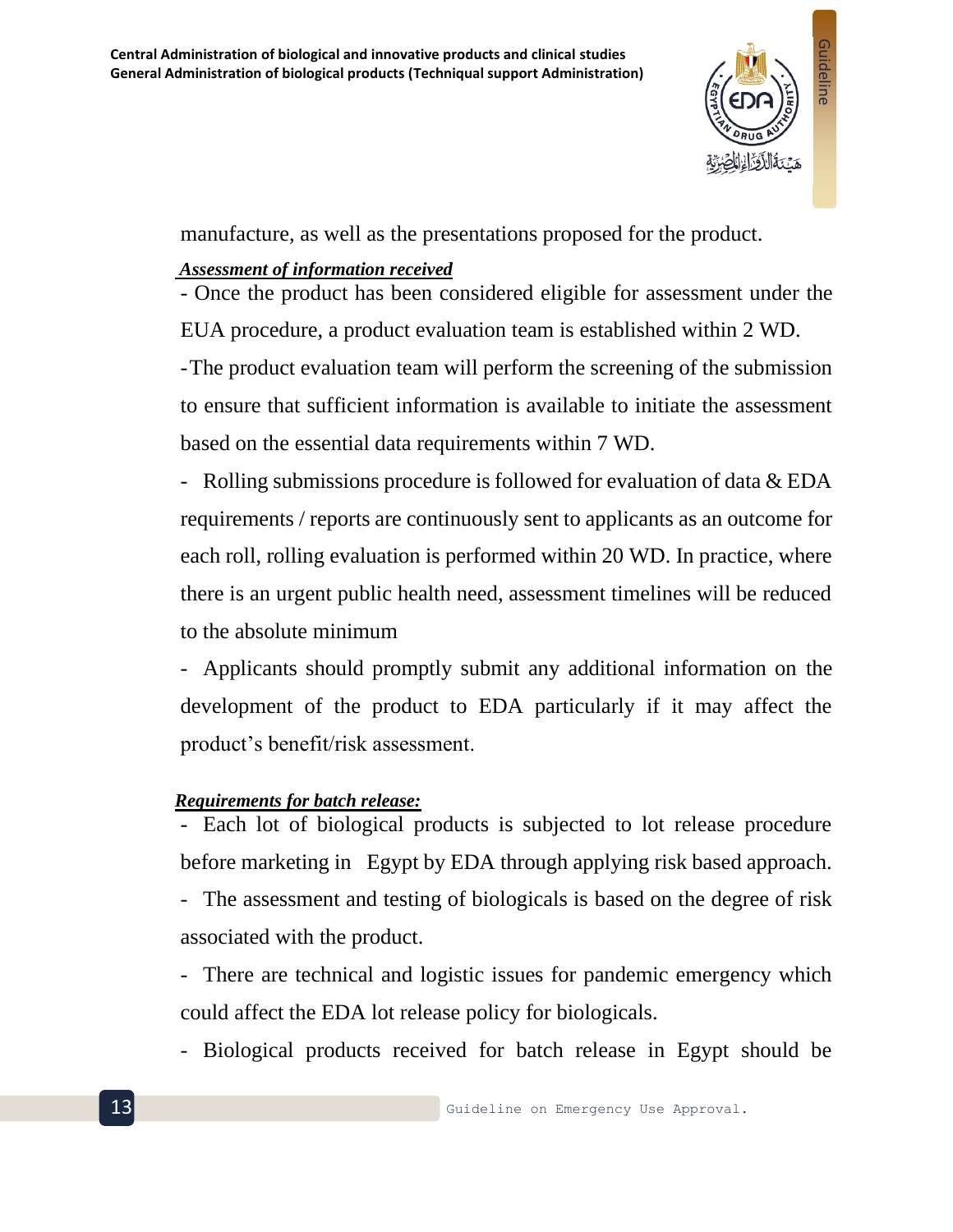

produced in compliance with GMP and tested for quality and safety by the manufacturer.

- For emergency situations, first priority in lot release procedures should be given to review of the manufacturer's protocol and should always be part of the lot release by EDA.

- Protocol review: A summary protocol should be submitted to the EDA. It should be complying with the national and international regulations, as well as literature to support scientific consensus on aspects related to the specific type of product.

- Sample testing: In case of emergency, biological product could be released into the market after performing the minimum testing items that assure safety and quality of the product based on risk assessment in accordance to each product type and laboratories capabilities.

#### *Assessment and issuance of the EUA*

The product evaluation team prepares a technical assessment report for submission to the emergency committee who will give the recommendation regarding issuing EUA for the product submitted.

- The conditional time-limited EUA is issued from the relevant Central Administration after the recommendation of EDA chairman deputy recommendation and endorsement of EDA chairman.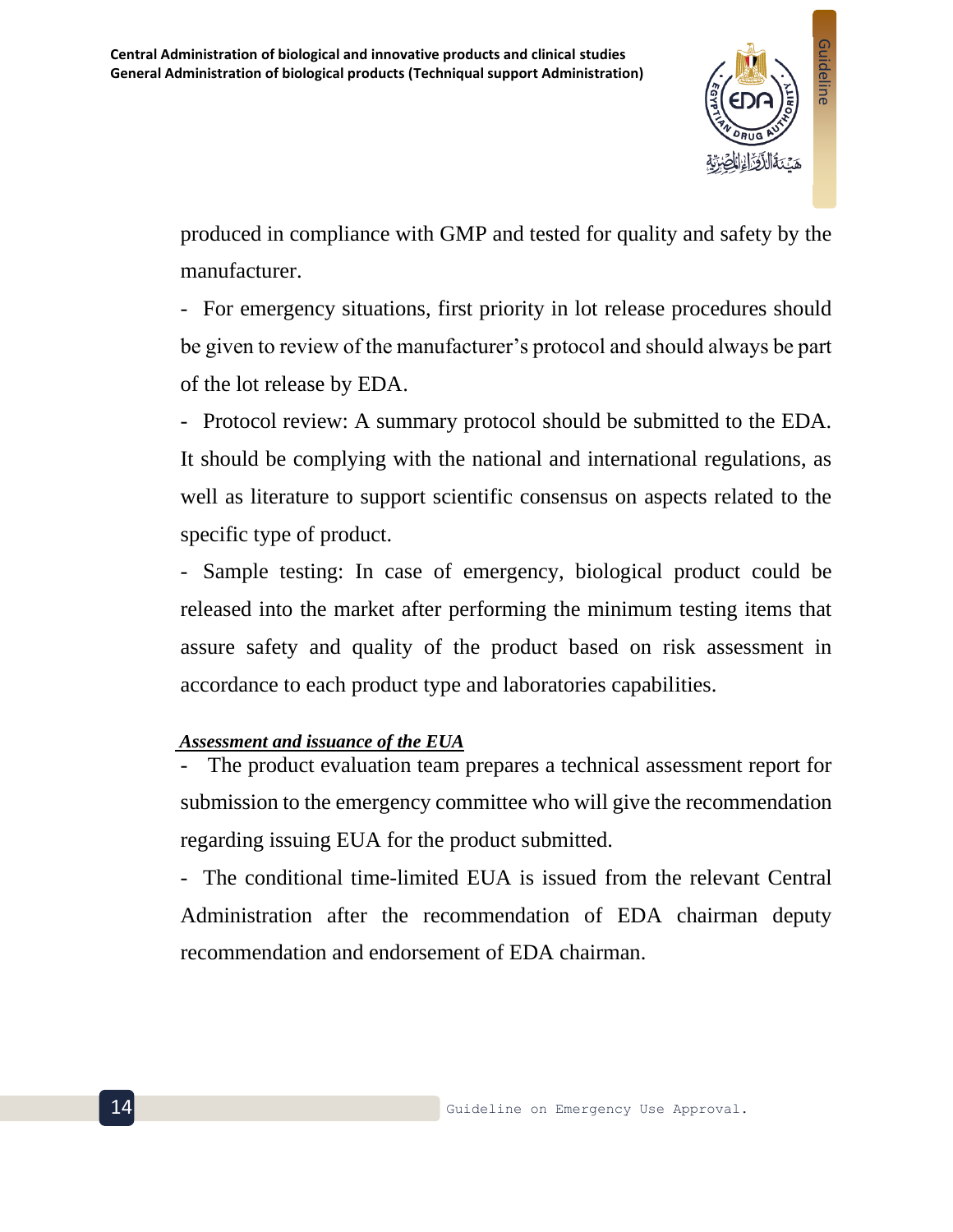

#### <span id="page-14-0"></span>**4.2.5. Post EUA obligations after EUA**

After the emergency approval, any process changes  $\&$ /or any intended changes for scale up, if any, should be submitted for evaluation of impact of these changes on the quality, efficacy and safety of the product.

#### *Pre-clinical data*

A final study report, if available, for a developmental and reproductive toxicology (DART) study, or the timeline for study completion and submission of the final study report, should be provided in order to inform potential emergency use of the vaccine in pregnant women.

#### *Clinical data*

-The EUA holder is required to complete [specific obligations \(](https://www.ema.europa.eu/en/glossary/specific-obligations)ongoing or new studies, and in some cases additional activities) with a view to providing comprehensive data confirming that the benefit-risk balance is positive.

- Post authorization efficacy study (phase 3) to ensure efficacy and safety of the product.

#### *PV and post marketing data*

- Allocation of reporting channels for ADRs, communicate it with HCPs and informing EPVC, and spread awareness for HCPs about these channels.

- Submission adverse events reports to EPVC in an expedited manner according to PV requirement whether they are classified as serious or not.

- Mandatory ICSR follow up using targeted follow up questionnaire.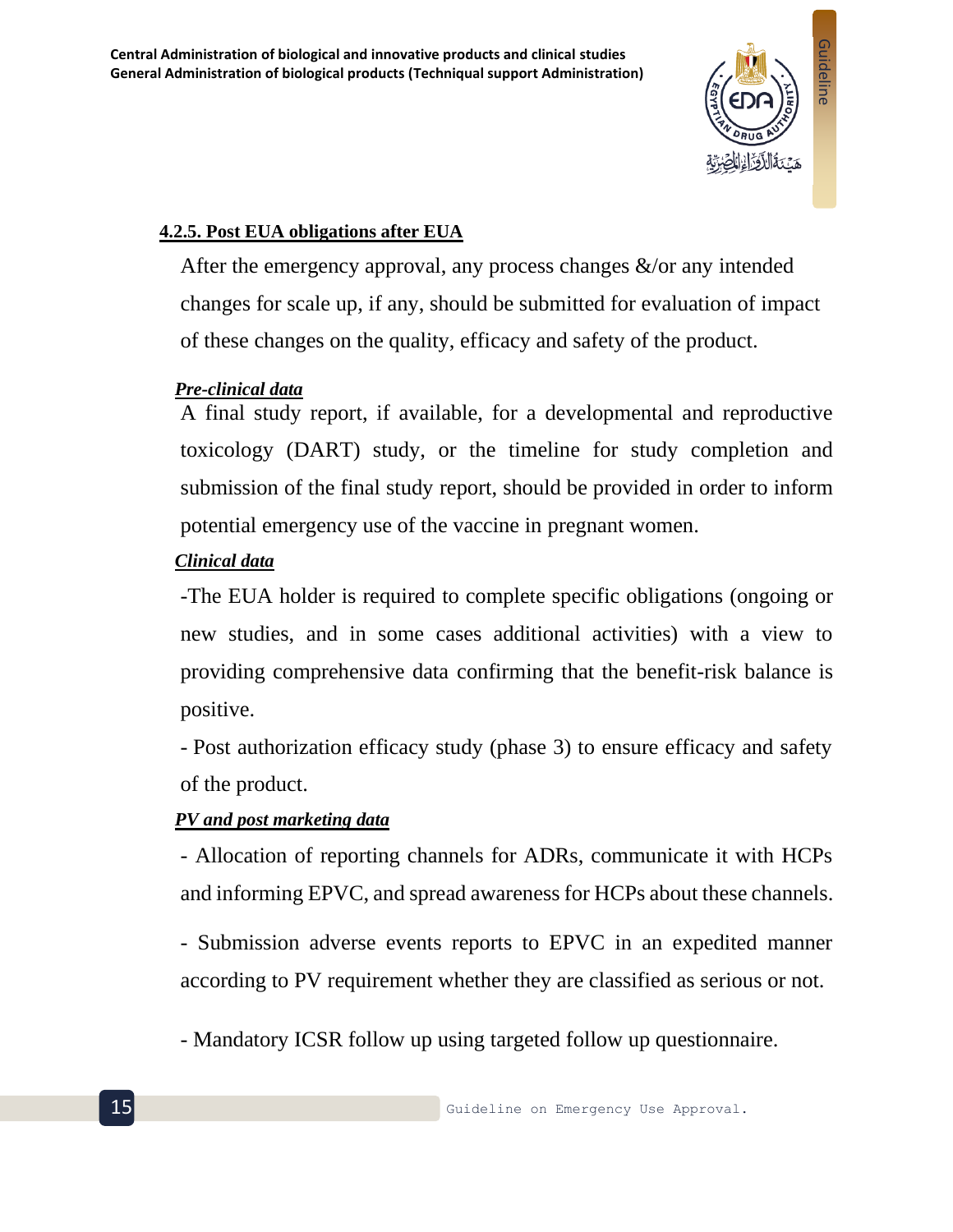

- Reporting Pregnancy exposure and off-label use without an associated adverse event using Pregnancy exposure and off label use reports.

- Submission of Global monthly safety report including: (narrative summary and analysis of ADR, newly identified safety concerns and actions taken for safety reasons during this interval, etc.).

\*For local products, national monthly safety report will be requested.

- Submission of PBRER of periodicity determined by EPVC (e.g., 6 months for vaccines).

#### *Post approval Monitoring*

- After a product has been approved for emergency use, it will be put on the national market surveillance plan as a high risk product. Where, intense monitoring & sampling from the market and throughout the supply chain will be conducted.
- EDA will monitor the emergency situation for renewal of the EUA license or terminating it.

#### *Lot release*

- Each batch (local or imported) will be subject to lot release procedures before being released into the Egyptian market.
- Biological products used in case of emergency crisis will have a priority release schedule.
- 1. Products with WHO prequalified, listed under WHO EUL or approved by SRAs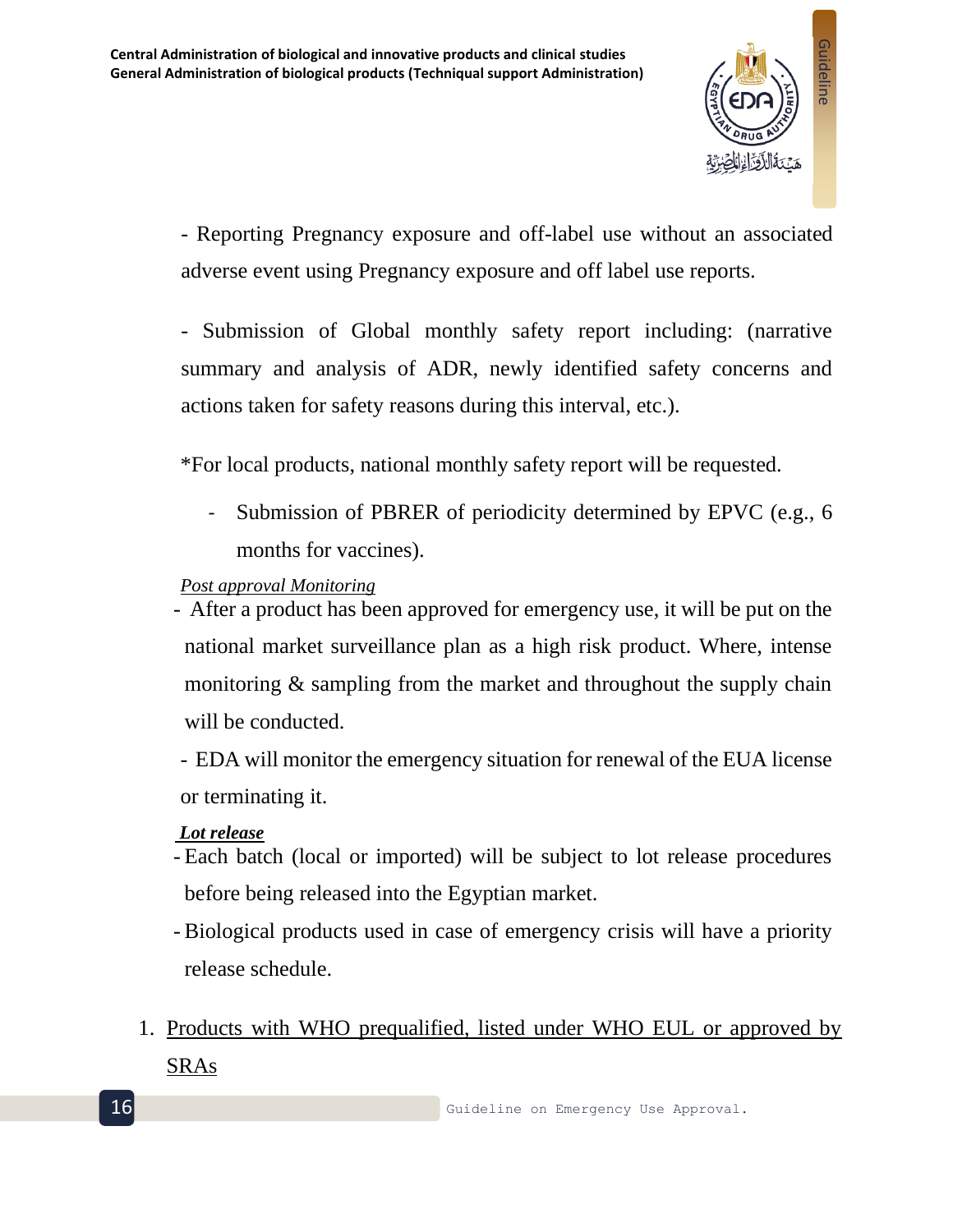

- Products with overseas certification as evidence that the batch has already undergone independent testing and assessment by a recognized National Control Laboratory, such as the [Official Control Authority Batch Release](https://www.edqm.eu/en/batch-release-human-biologicals-vaccines-blood-and-plasma-derivatives)  [\(OCABR\) process](https://www.edqm.eu/en/batch-release-human-biologicals-vaccines-blood-and-plasma-derivatives) in Europe, the release will be done quickly and through the review of the minimum documents and performing minimum test items.

## 2. Locally produced or self-procured biological products

In this case release of the biological product is based upon EDA review of the manufacturing summary protocol and /or submitted documents in addition to shipping information and testing in the EDA Laboratories.

## **Road to granting licensing of EU approved vaccine:**

Full data concerning the drug substance and drug product should be submitted upon completion for the registration process of the product.

#### <span id="page-16-0"></span>**4.3. Emergency Use Approval for medicines**

- Emergency use approval for medicines (generic products);

#### <span id="page-16-1"></span>**4.3.1. Reviewing quality aspects to grant preliminary approval:**

- The applicant should submit the following documents for evaluation by EDA to grant a preliminary quality approval to be able to proceed to the manufacturing process of the drug product within 3 month starting from the approval of the registration request: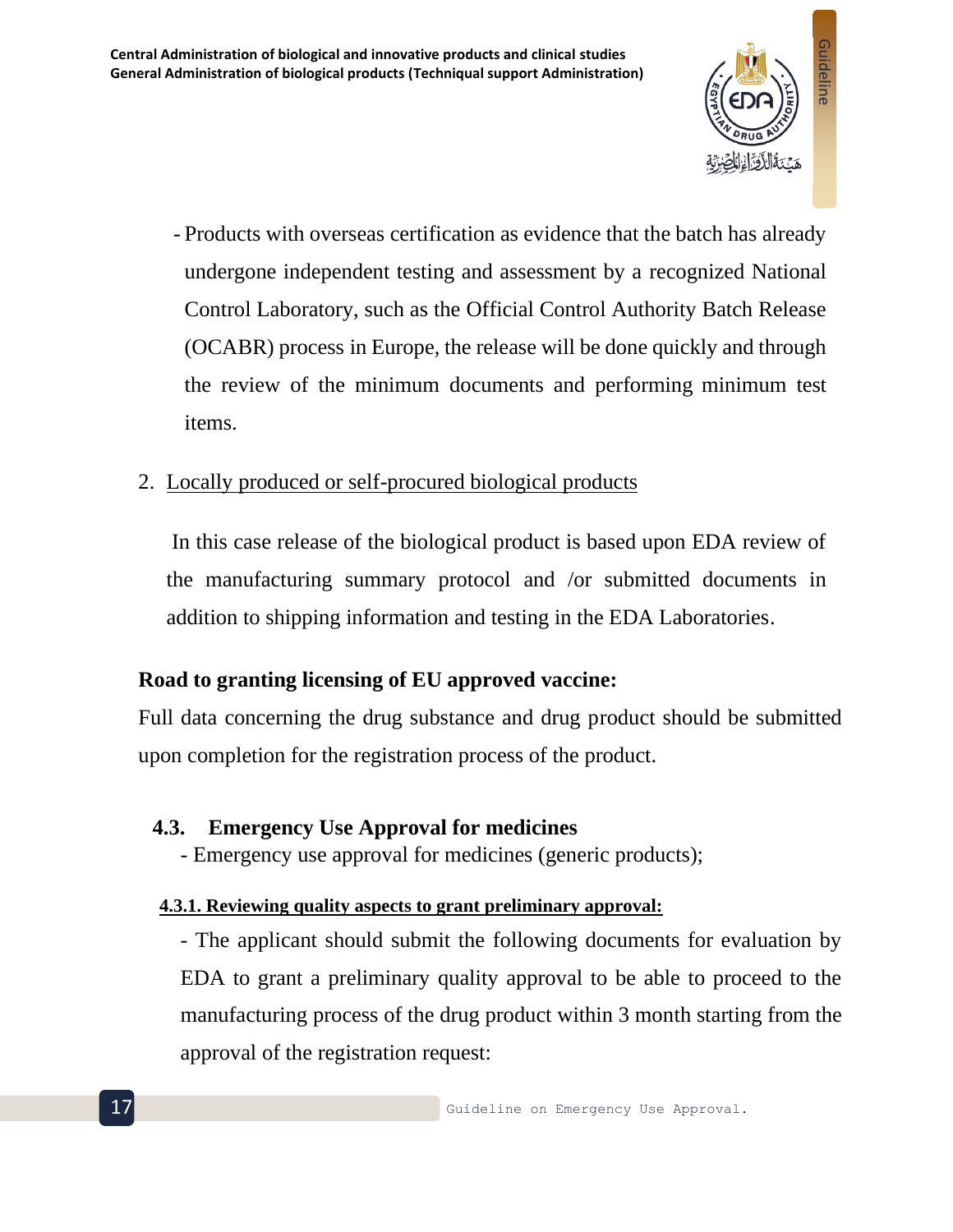

- Specifications & certificate of analysis for the drug substance.
- Composition of the drug product.
- Specifications of the drug product.
- Container closure system of the drug product.

## **Notes:**

1. Generic products subjected to EUA must have the same pharmaceutical form, composition, specifications of the drug substance and drug product, and container closure system of the innovator product.

2. EDA has the right to request full data for drug substance and/or drug product in accordance with the most updated guidelines for assessing quality module 3 according to WHO or ICH guidelines.

3. The manufacturer will be allowed to produce commercial batches instead of primary batches to be able to perform Bioequivalence studies when applicable and accelerated stability testing for 6 months with a commitment to submit long term stability data when requested by EDA.

4. The drug substance and the commercial batches will be analyzed at EDA labs or at the manufacturing site by EDA labs analysts, the analysis results for the commercial batches will be considered a zero time for the stability study.

5. Results of accelerated stability study will be reviewed and assessed by EDA at 1st, 3rd and 6th month.

6. Excessive follow up for the accelerated stability study should be performed by the manufacturer at 2nd, 4th & 5th month, any out of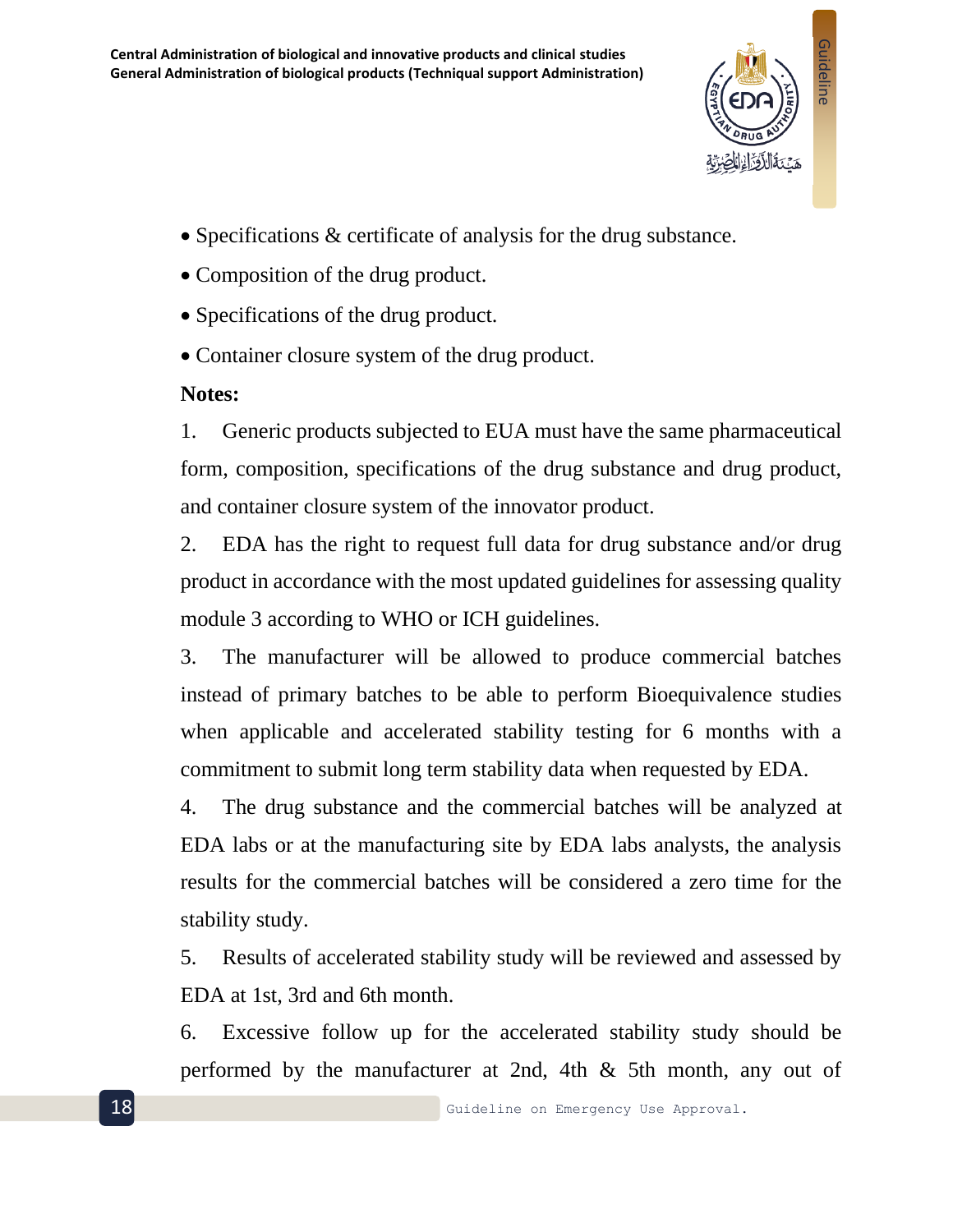

specification results should be reported to EDA within 10 days.

#### <span id="page-18-0"></span>**4.3.2. Manufacturing process:**

1. The manufacturer must have a valid preliminary quality approval on for the drug substance and drug product.

2. The manufacturer should comply with the current GMP regulations.

3. The commercial production batches must be produced under the responsibility of the manufacturer in the presence of EDA inspectors to attend and monitor all manufacturing process to assure compliance with the requirements of the preliminary quality approval.

4. EDA inspector should confirm that required stability studies have been started.

5. The manufacturer must commit to continue the process validation study on the upcoming batches and the results of the validation should be submitted to EDA for assessment and evaluation.

#### <span id="page-18-1"></span>**4.3.3. Pharmacovigilance**

As explained in biological products.

#### <span id="page-18-2"></span>**4.3.4. EU License for 8 months**

The applicant should submit the following essential documents to grant the EU License:

- Preliminary approval of quality aspects.
- EDA labs analysis report for the drug substance & drug product.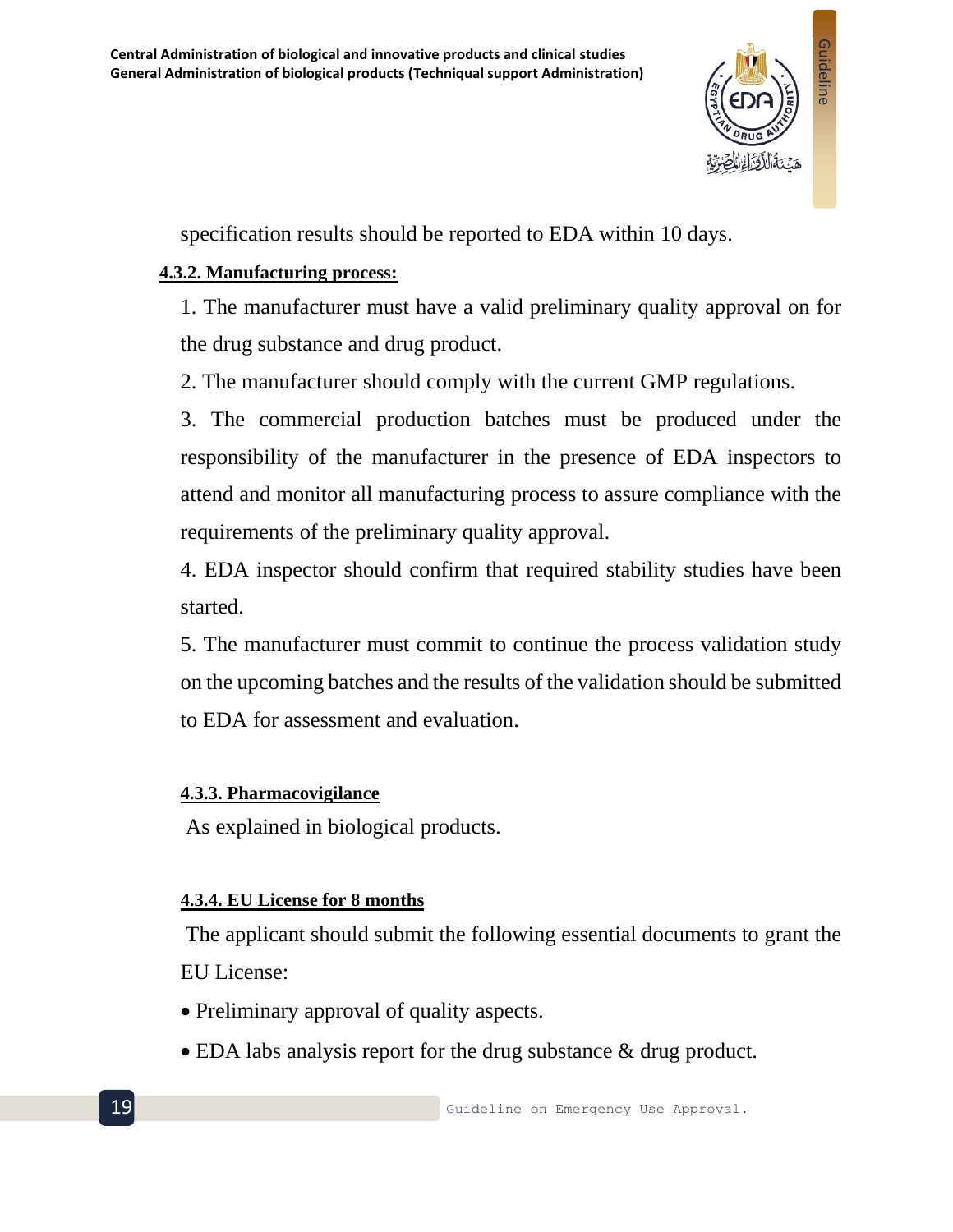

- Inspection report for the manufacturing process and compliance to the preliminary quality approval.
- Bioequivalence study approval. (If applicable)
- Preliminary stability approval.
- Preliminary pricing certificate. (If available)
- Medical Insert.
- Inner and outer artwork.
- Initial Pharmacovigilance report.

#### **Notes:**

1. After receiving the EU license, the commercial batches are allowed to be released gradually according to urgent necessity and consumption rates to the entities specified by the Egyptian governmental health authorities & the Egyptian Drug Authority according to a specific and restricted drug tracking and tracing system and monitoring.

2. If the time of release of the batches intersected by the 1st or 3rd or 6th month of the accelerated stability studies, the batches will not be released till EDA approves the stability data for the intersected time interval.

#### <span id="page-19-0"></span>**4.3.5 Final License**

The applicant should submit the following documents to have the Final License:

• Final Pricing Certificate.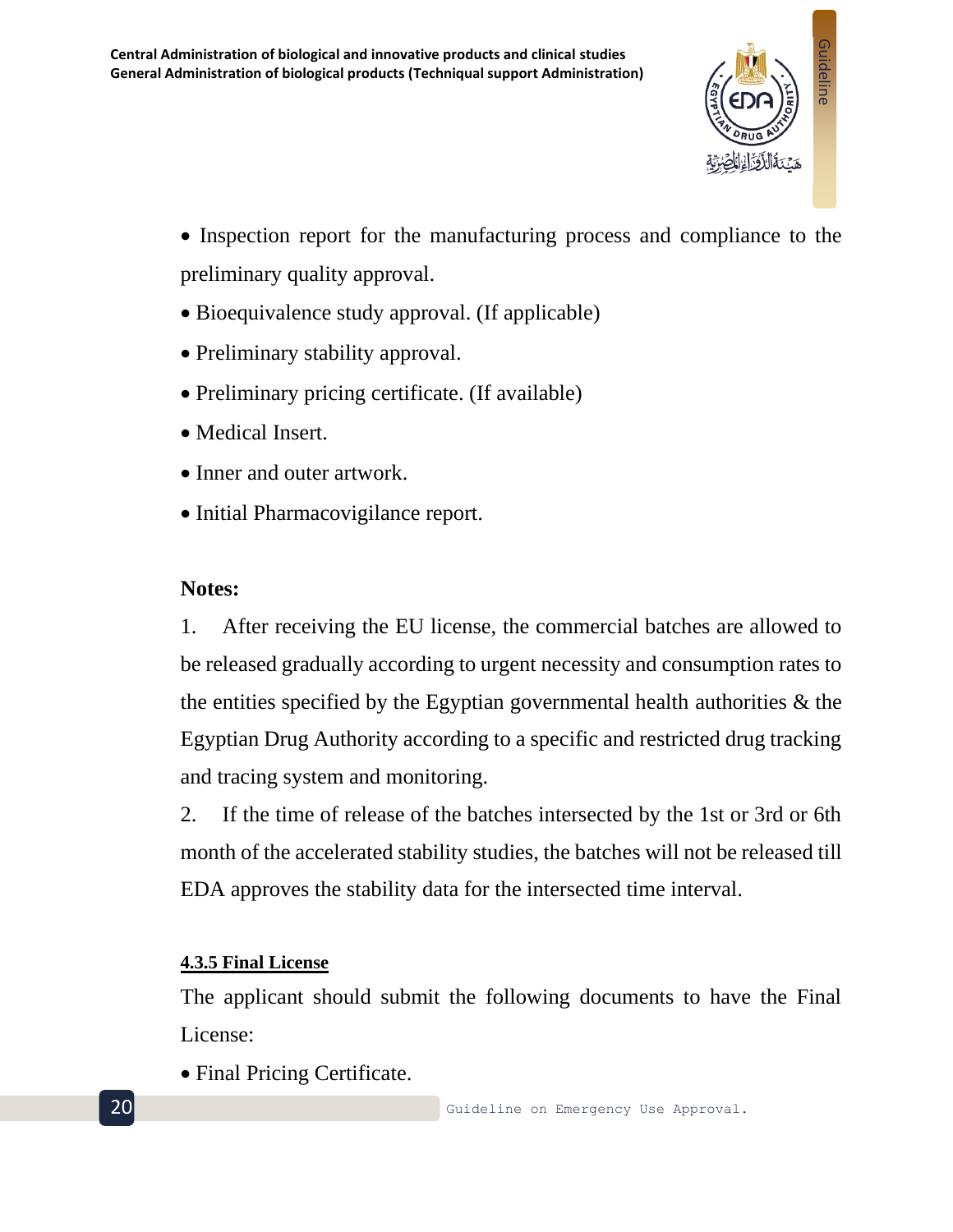

- Results of accelerated stability study for 6 months.
- Results of long term stability study (when needed).
- Final Pharmacovigilance report.

Notes: Full data concerning the drug substance and drug product (after production of 3 consecutive commercial batches) in accordance with the most updated guidelines WHO or ICH should be available upon request by EDA for assessing quality module.

## <span id="page-20-0"></span>**5. Glossary:**

| <b>ADRs:</b> | Adverse drug reactions                                                 |
|--------------|------------------------------------------------------------------------|
| <b>BLA:</b>  | Biologics License Applications.                                        |
| DP:          | Drug Product                                                           |
| DS:          | <b>Drug Substance</b>                                                  |
| EMA:         | European Medicine Agency                                               |
| <b>EPVC:</b> | The Egyptian Pharmaceutical Vigilance Center.                          |
| EU:          | European Union                                                         |
| EUA:         | Emergency Use Approval WHO: World Health Organization                  |
| FDA:         | Food & Drug Administration                                             |
| GCP:         | <b>Good Clinical Practice</b>                                          |
| GMP:         | Good Manufacturing Practice                                            |
| HCP:         | Healthcare professional.                                               |
| ICH:         | International Conference of Harmonization EDA: Egyptian Drug Authority |
| <b>ICSR:</b> | Individual case safety report.                                         |
| <b>MAH:</b>  | Marketing authorization holder                                         |
|              |                                                                        |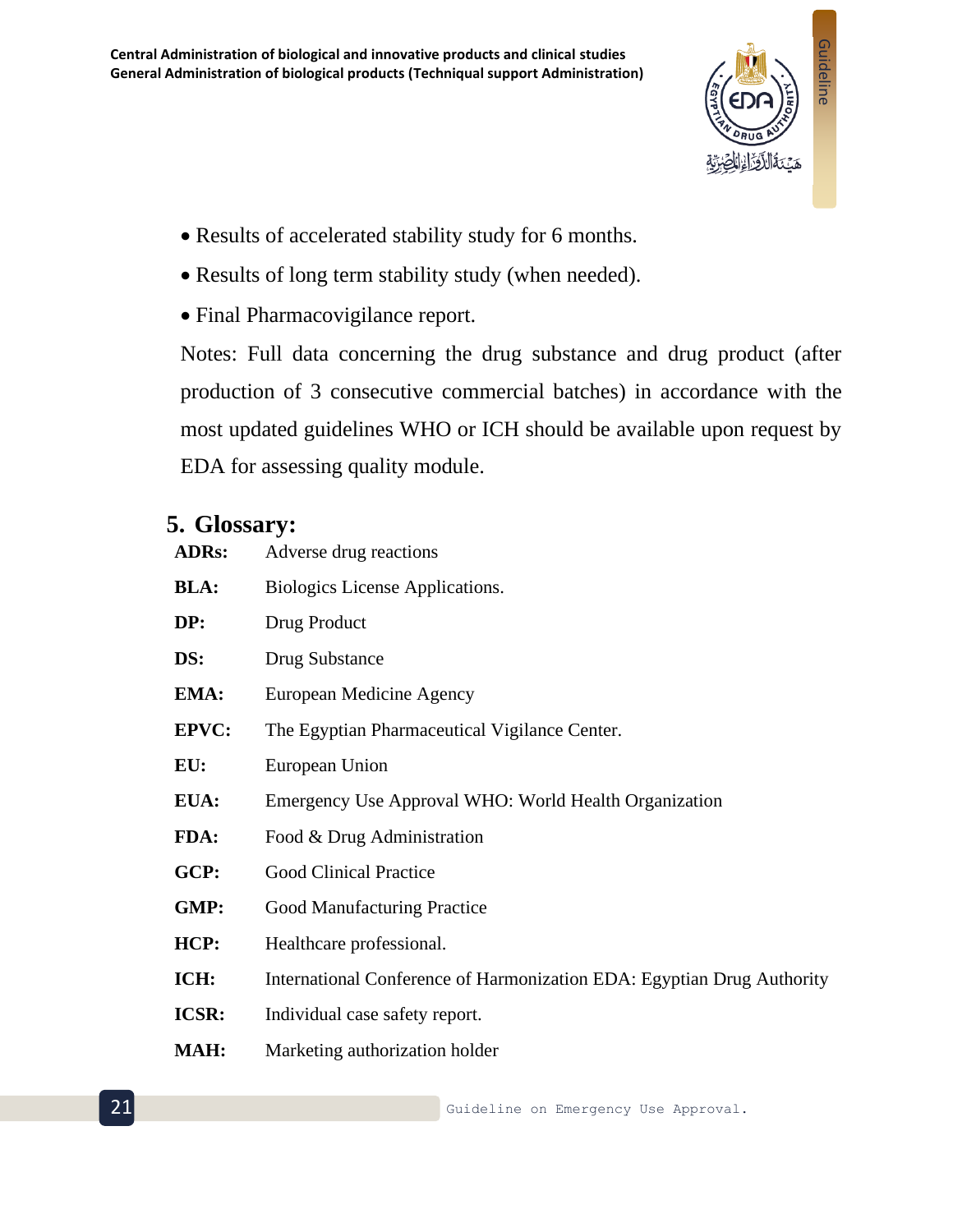

| NRA:          | <b>National Regulatory Authority</b>                   |
|---------------|--------------------------------------------------------|
| <b>PBRER:</b> | Periodic benefit-risk evaluation report                |
| <b>PSMF:</b>  | Pharmacovigilance system master file                   |
| <b>PSSF:</b>  | Pharmacovigilance sub-system files (on national level) |
| <b>RMP:</b>   | Risk management plan                                   |
| PV:           | Pharmacovigilance                                      |
| <b>SRA:</b>   | <b>Stringent Regulatory Authority</b>                  |

## <span id="page-21-0"></span>**6. References:**

Development & Licensure of Vaccines to prevent COVID-19, FDA, June 2020

WHO emergency use listing procedure, EUL, Jan. 2020

## <span id="page-21-1"></span>**7. Annexes**

Annex I: Check list for EUA approval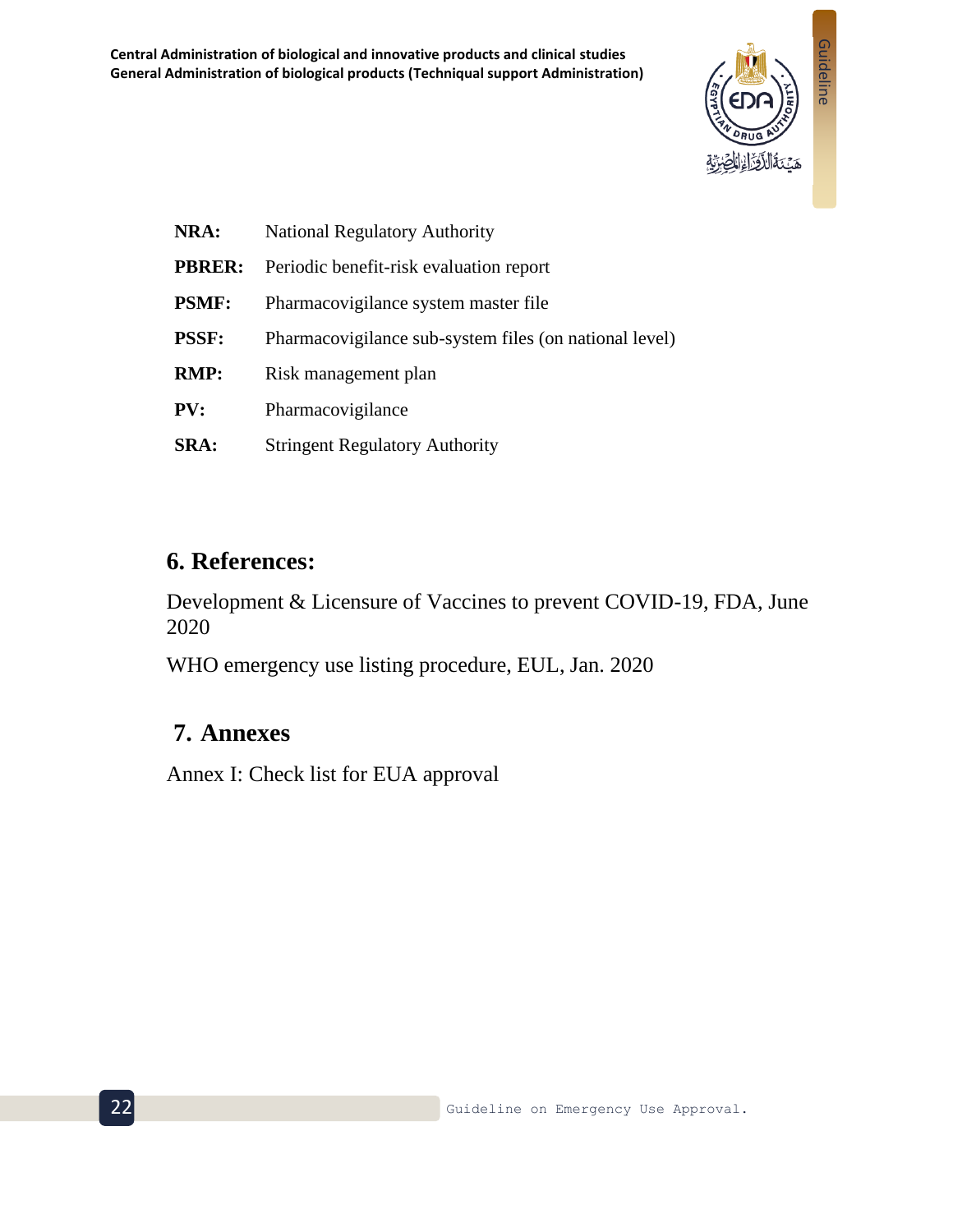

## **Annex I**

## **Check list for EUA approval**

## **I. Administrative requirements:**

| No.            | <b>Requested item</b>                                                                                                                                                                           | <b>Yes</b> | <b>No</b> |
|----------------|-------------------------------------------------------------------------------------------------------------------------------------------------------------------------------------------------|------------|-----------|
| $\mathbf{1}$   | Company profile                                                                                                                                                                                 |            |           |
| $\overline{2}$ | Covering letter on applicant head letter<br>signed and stamped for file submission for<br>EUA.                                                                                                  |            |           |
| 3              | Emergency use Approval from country of<br>origin (or proof of submission for<br>emergency use approval).                                                                                        |            |           |
| $\overline{4}$ | C.D. containing all content of the files (if<br>applicable).                                                                                                                                    |            |           |
| 5              | Copy of Authorization letter for the person<br>responsible for communication on behalf<br>of applicant during the procedure and this<br>letter should be certified as truly signed.             |            |           |
| 6              | Payment receipt (according to last update<br>of fees decree).                                                                                                                                   |            |           |
| $\overline{7}$ | In cases of imported bulk products and<br>filling in local manufacturing site: The<br>filling contract between the foreign<br>manufacturing company and the local<br>filling site should submit |            |           |
| 8              | In case of Toll manufacturing: The<br>manufacturing contract specifying the<br>intended product should be submitted<br>certified as truly signed.                                               |            |           |
| 9              | Outer and inner labels of the Product.                                                                                                                                                          |            |           |
| 10             | Package insert.                                                                                                                                                                                 |            |           |

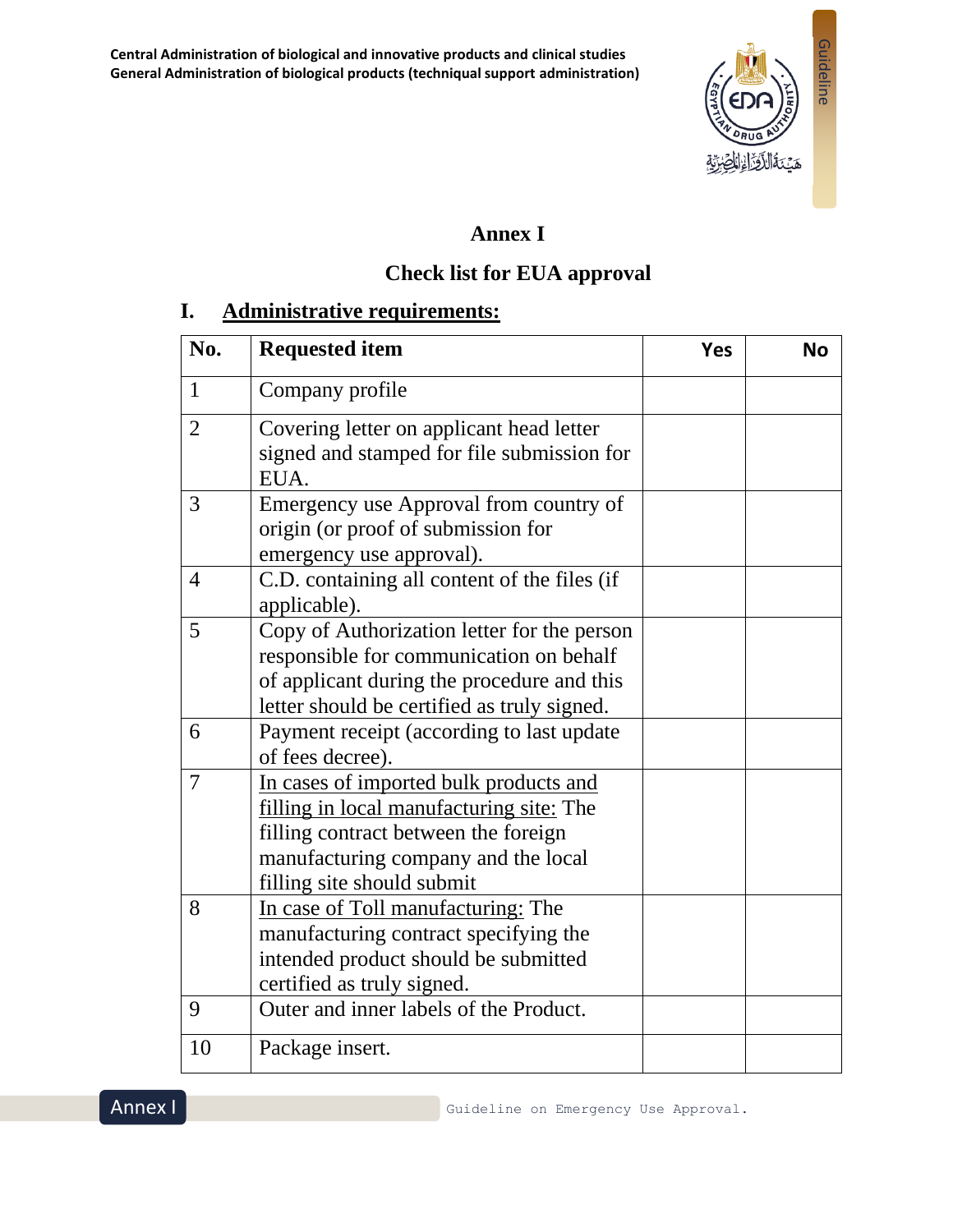

| 11 | Official declaration (from scientific office)                        |  |
|----|----------------------------------------------------------------------|--|
|    | or from manufacturer) stating the type of                            |  |
|    | the submitted pack (COO pack, country-                               |  |
|    | specific pack, international pack etc.)                              |  |
|    | with differences.                                                    |  |
| 12 | Copy of Agency or distribution contract                              |  |
|    | that should be notarized from the chamber                            |  |
|    | of commerce or its equivalent in the                                 |  |
|    | country of origin and Authenticated from                             |  |
|    | the Egyptian embassy abroad & submit                                 |  |
|    | original for review.                                                 |  |
| 13 | In case of imported bulk naked vial that                             |  |
|    | manufactured abroad and secondary                                    |  |
|    | packed locally: Copy of packaging                                    |  |
|    | contract between the importing company                               |  |
|    | & local manufacturing.                                               |  |
|    |                                                                      |  |
| 14 | Copy of technology transfer contract (if                             |  |
|    | available).                                                          |  |
| 15 | If the excipient is plasma derived product                           |  |
|    | used the company submit: plasma source                               |  |
|    | certificate, HIV-1, HIV-2, HBsAG, HCV                                |  |
|    | freedom certificate for the plasma.                                  |  |
| 16 | If the product is plasma derived, the                                |  |
|    | following will be presented:                                         |  |
|    | - Plasma Master file that contain                                    |  |
|    |                                                                      |  |
|    | information of plasma source<br>starting from collection passing all |  |
|    |                                                                      |  |
|    | production process & in-process                                      |  |
|    | control & Viral safety<br>- Official certificates declaring          |  |
|    | plasma source (legalized in case of                                  |  |
|    |                                                                      |  |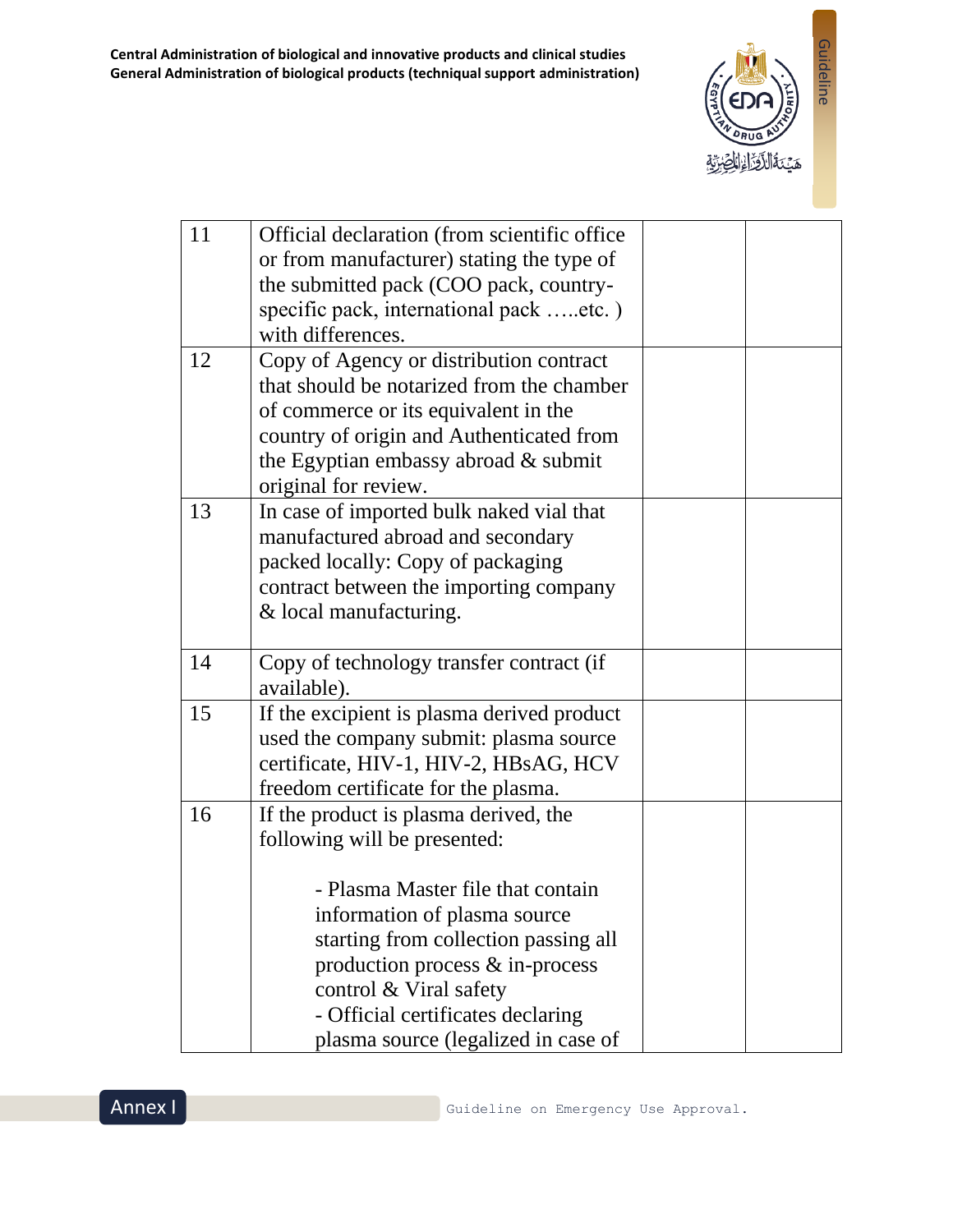

| blood products active substance).                                                                                                                                     |  |
|-----------------------------------------------------------------------------------------------------------------------------------------------------------------------|--|
| - HIV-1, HIV-2, HBsAG, HCV<br>freedom legalized certificate for the<br>- Copy of<br>plasma.<br>Certificate of release from Health<br>authority (Drug substance only). |  |

## **II. Chemistry, Manufacture & Control:**

Detailed description of the manufacturing process and controls

| No.            | <b>Requested item</b>                                                                                       | Yes | N <sub>0</sub> |
|----------------|-------------------------------------------------------------------------------------------------------------|-----|----------------|
|                | <b>Manufacturing</b><br>a.                                                                                  |     |                |
| $\mathbf{1}$   | Critical process parameters.                                                                                |     |                |
| $\overline{2}$ | Critical quality attributes.                                                                                |     |                |
| 3              | Batch records, defined hold times.                                                                          |     |                |
| $\overline{4}$ | In-process testing scheme.                                                                                  |     |                |
| 5              | Justified specifications for each critical<br>parameter (Starting, intermediates, and final<br>product).    |     |                |
| 6              | Validation data from the manufacture<br>(validation protocol – study – reports of all<br>critical process). |     |                |
| 7              | Process validation (based on quality risk)<br>assessment for the development stage).                        |     |                |
| 8              | Data on clinical batches with a commitment<br>to complete validation on production batches.                 |     |                |
| 9              | Validation data from the manufacture of<br>platform-related products.                                       |     |                |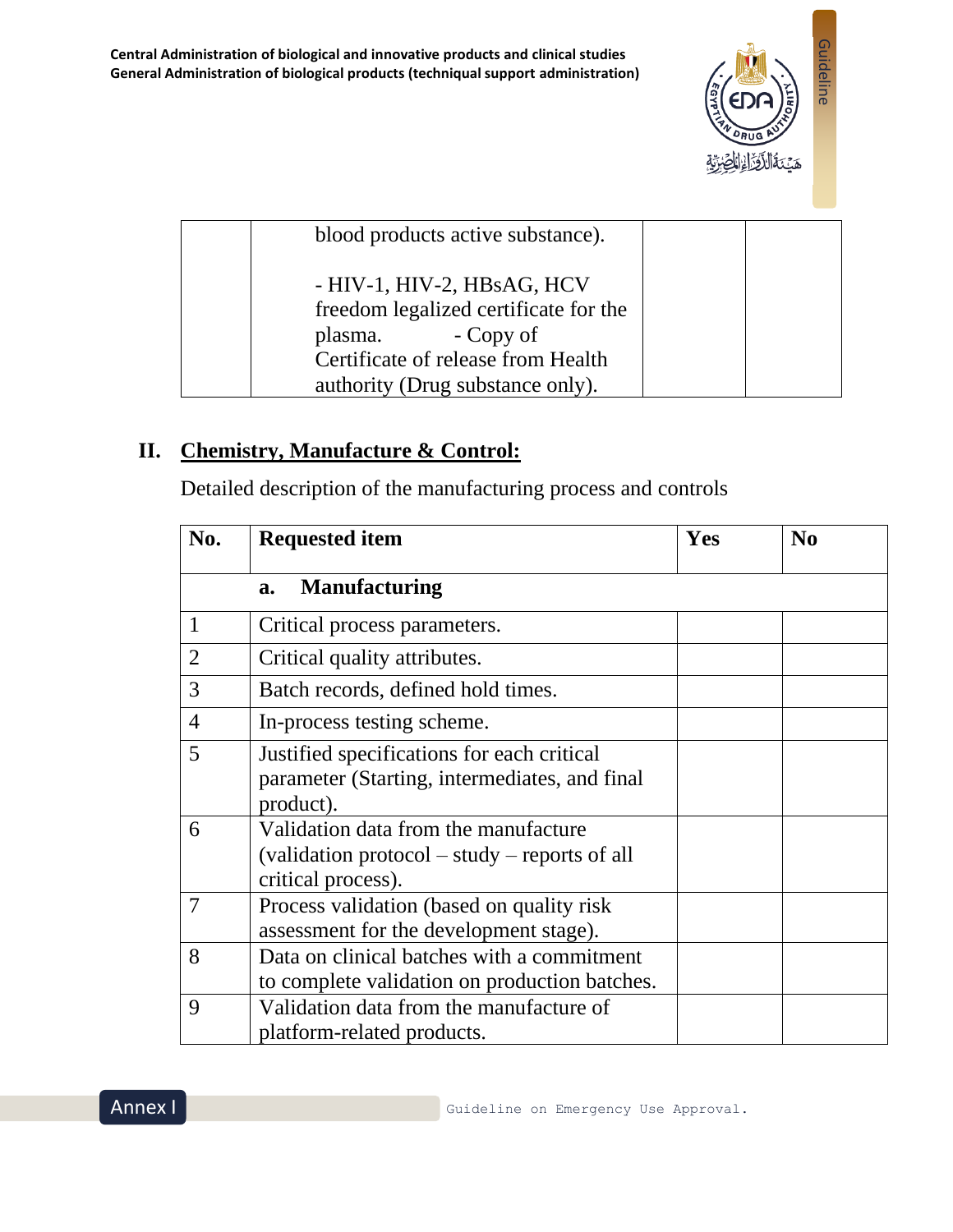

| 10             | for biological product storage,<br>Data                |  |
|----------------|--------------------------------------------------------|--|
|                | shipping and distribution at required<br>temperatures. |  |
| 11             | Any process changes &/or any intended                  |  |
|                | changes for scale up after EUA.                        |  |
|                | Control of drug substance and drug product<br>b.       |  |
| 1              | Full characterization of cell banks, master            |  |
|                | and working seed organism(s), based on                 |  |
|                | reference to the most appropriate WHO                  |  |
|                | Technical Report Series 978 (TRS 978), and             |  |
|                | any subsequent updates.                                |  |
| $\overline{2}$ | History and qualification of cell banks,               |  |
|                | history and qualification of virus banks, and          |  |
|                | identification of all human or animal derived          |  |
|                | materials used for cell culture and virus              |  |
|                | growth.                                                |  |
| 3              | An evaluation and mitigation plan for potential        |  |
|                | adventitious agents.                                   |  |
| $\overline{4}$ | Data to demonstrate that the drug substance            |  |
|                | (DS) is sufficiently characterized in order to         |  |
|                | identify and understand the critical properties        |  |
|                | that impact performance and stability.                 |  |
| 5              | The manufacturing process and process                  |  |
|                | controls should be adequately described (A             |  |
|                | flow chart of all successive steps including           |  |
|                | relevant process parameters and in-process-            |  |
|                | testing should be given).                              |  |
| 6              | Storage conditions, including the container-           |  |
|                | closure integrity, should be validated and this        |  |
|                | information should be provided for DS and              |  |
|                | drug product (DP).                                     |  |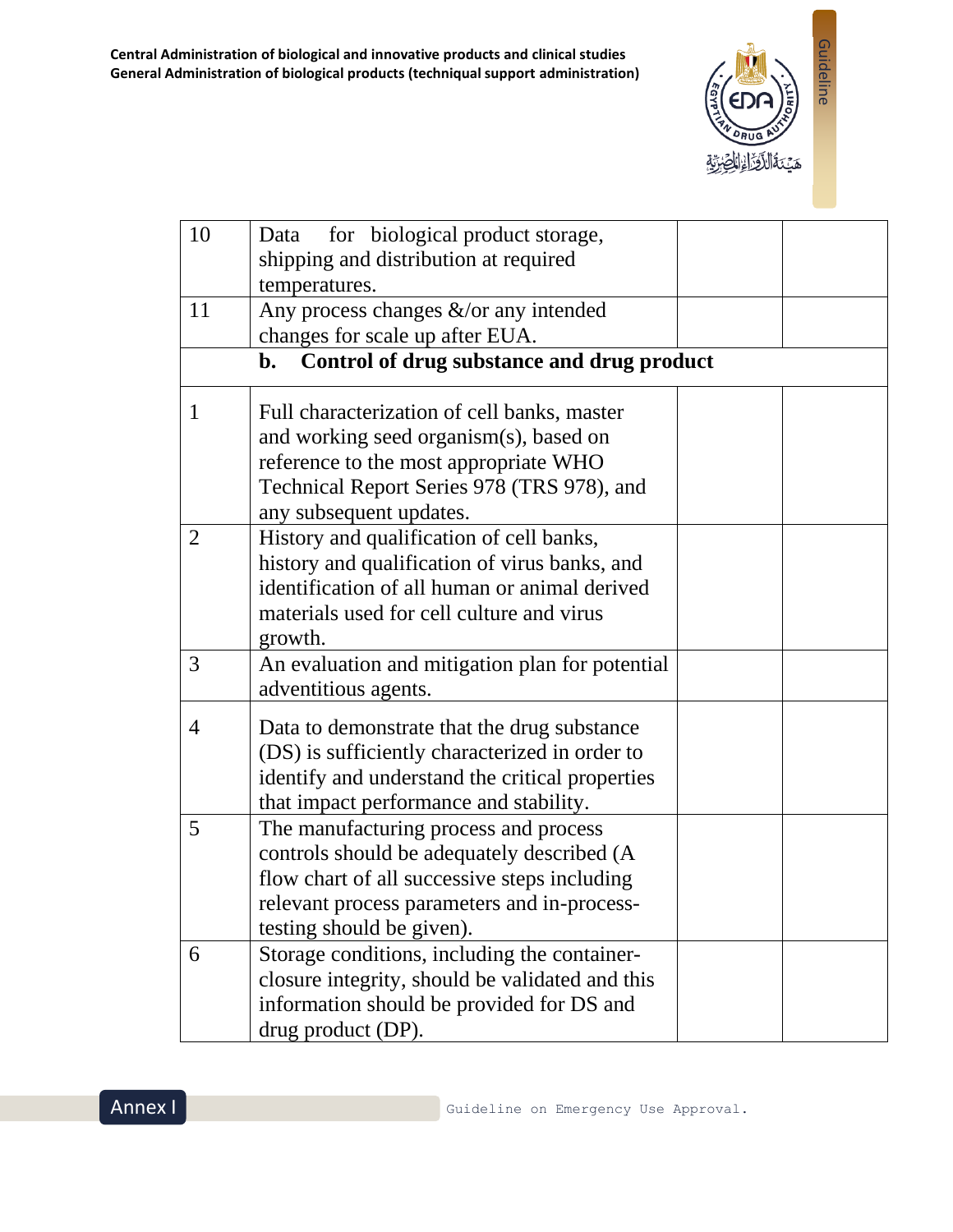

| $\overline{7}$ | A stability plan including safety and stability- |  |
|----------------|--------------------------------------------------|--|
|                | indicating tests and available stability data    |  |
|                | from all developmental, clinical, and            |  |
|                | commercial lots.                                 |  |
| 8              | Data to support short-term stability, reflecting |  |
|                | storage conditions during transport and          |  |
|                | distribution and in clinics and covering the     |  |
|                | time from dose preparation to administration     |  |
|                | expected for DS and<br>DP.                       |  |
|                | The stability data should be submitted to cover  |  |
| 9              | the scale to be supplied in the field.           |  |
|                | The stability and expiry date of the             |  |
| 10             | biological's products in its final container,    |  |
|                | when maintained at the recommended storage       |  |
|                | temperature, should be demonstrated using        |  |
|                | final containers from at least three final lots  |  |
|                | made from different bulks.                       |  |
|                | The DP must have been shown to maintain its      |  |
| 11             | quality especially the potency of biological     |  |
|                | products for a period equal to that from the     |  |
|                | date of release to the expiry date.              |  |
| 12             | Post marketing commitments to provide full       |  |
|                | shelf life data may be acceptable with           |  |
|                | appropriate justification.                       |  |
| 13             | Analytical methods and                           |  |
|                | qualification/validation data for all quality-   |  |
|                | indicating assays including key tests for        |  |
|                | vaccine purity, identity and potency, should     |  |
|                | be validated and shown to be suitable for the    |  |
|                | intended purpose.                                |  |
| 14             | If novel test methods have been developed,       |  |
|                | full description of the test development and     |  |
|                | qualification must be presented. Validation      |  |
|                | data for assays used to evaluate critical        |  |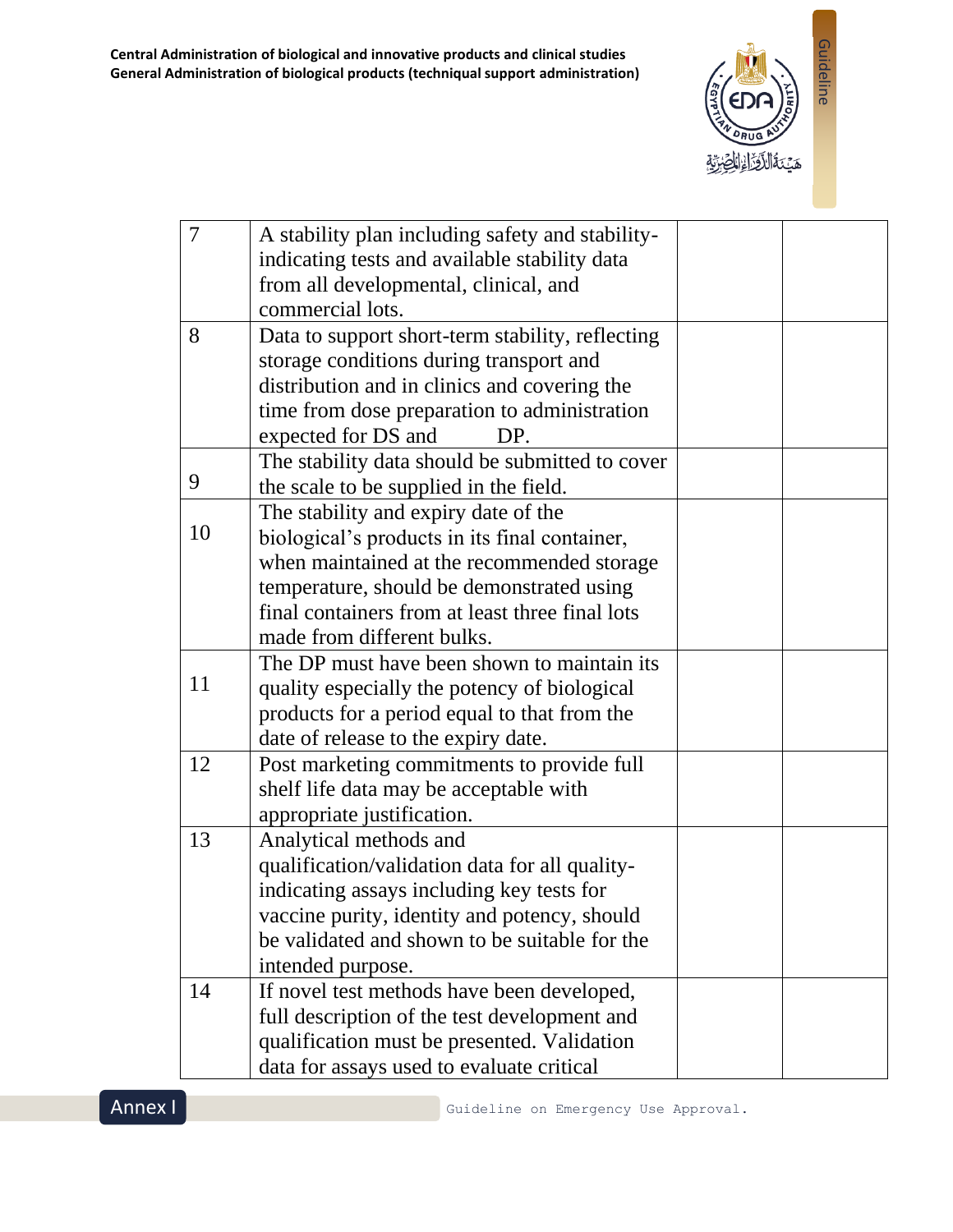

|    | vaccine qualities such as purity, identity, and  |  |
|----|--------------------------------------------------|--|
|    | potency.                                         |  |
| 15 | A tabular listing of all clinical studies and DP |  |
|    | lot numbers used in each study including DS      |  |
|    | lot genealogy, manufacturing processes used,     |  |
|    | and the manufacturing site, as well as the       |  |
|    | certificates of analysis (COAs) for all clinical |  |
|    | lots used in clinical studies and information    |  |
|    | on any lots that were initiated but not          |  |
|    | accepted for release.                            |  |
| 16 | Report(s) from the responsible stringent         |  |
|    | regulatory authority (SRA) or WHO listed         |  |
|    | authority (Summary basis for the emergency       |  |
|    | use approval or equivalent), and the release     |  |
|    | certificates of the SRA for the phase 1, 2, 3    |  |
|    | and EUA lots (if available).                     |  |

## **III. Facilities and Inspections**

| No. | <b>Requested item</b>                          | Yes | $\bf No$ |
|-----|------------------------------------------------|-----|----------|
|     | List of each site where the product (DS and    |     |          |
|     | DP), if authorized, is or would be             |     |          |
|     | manufactured.                                  |     |          |
|     | Update Site Master File whose approval date    |     |          |
|     | was not more than one year ago including       |     |          |
|     | relevant layouts, premises & utilities         |     |          |
|     | information about each site including in       |     |          |
|     | production of the product required to issue an |     |          |
|     | emergency use license and the current status   |     |          |
|     | of the manufacturing site(s) with respect to   |     |          |
|     | current GMP requirements.                      |     |          |
| 3   | List of all equipment used for manufacturing   |     |          |
|     | DS and DP.                                     |     |          |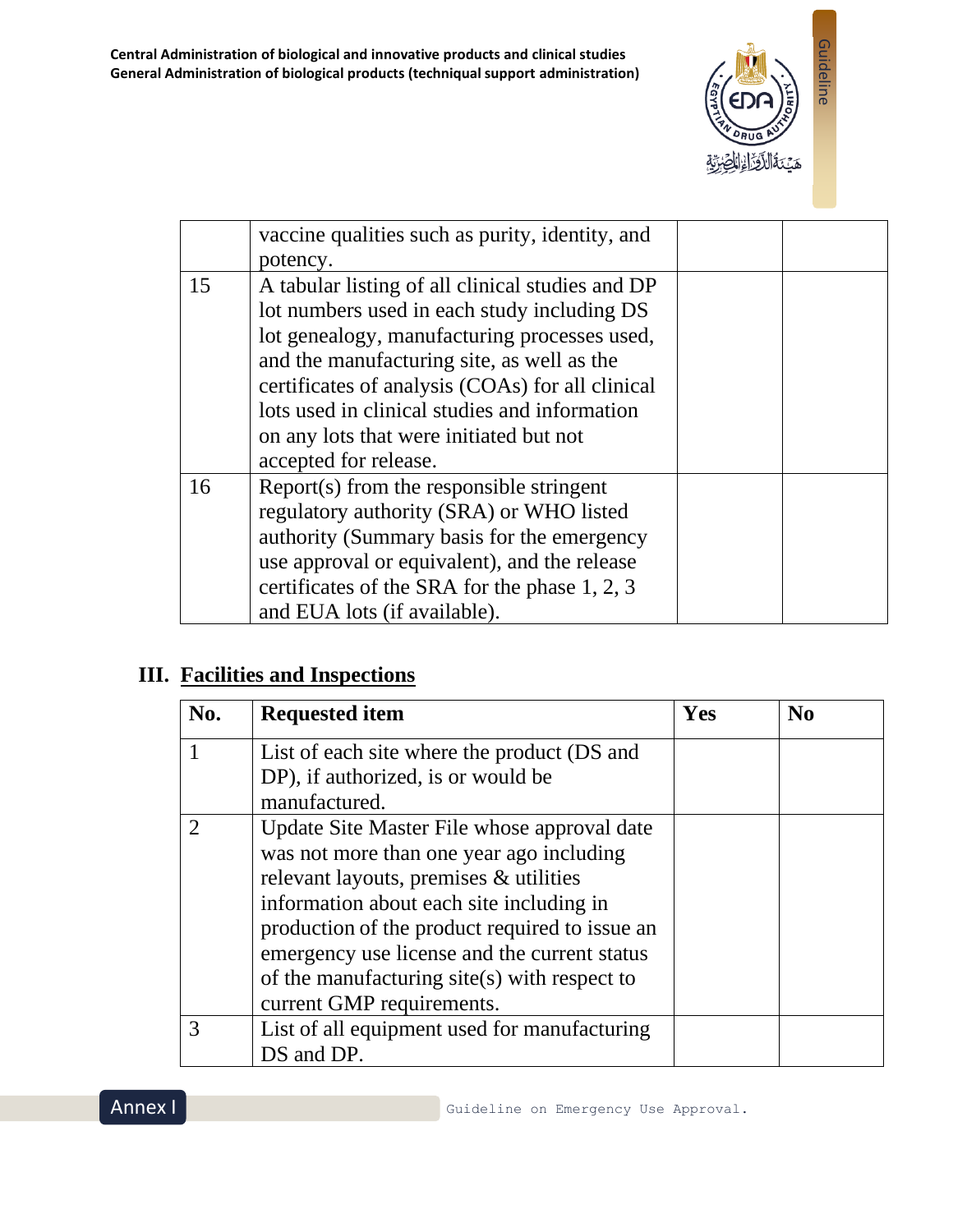

| 4              | Information about quality control unit and any<br>outsourcing activities.                                                                                                                                                                                                                                                                                                                                                                                                                                                                                                                                                                                                                                              |  |
|----------------|------------------------------------------------------------------------------------------------------------------------------------------------------------------------------------------------------------------------------------------------------------------------------------------------------------------------------------------------------------------------------------------------------------------------------------------------------------------------------------------------------------------------------------------------------------------------------------------------------------------------------------------------------------------------------------------------------------------------|--|
|                | <b>Essential submitted documentary evidence for desk assessment</b>                                                                                                                                                                                                                                                                                                                                                                                                                                                                                                                                                                                                                                                    |  |
| $\mathbf{1}$   | Copy of the manufacturing authorization<br>granted by national authorities (certified<br>translation in English).                                                                                                                                                                                                                                                                                                                                                                                                                                                                                                                                                                                                      |  |
| $\overline{2}$ | A site master file whose approval date was<br>not more than one year ago, and anyforecast<br>modifications, together with:<br>i. List of each site where the product (DS $\&$<br>DP), if authorized, is or<br>would be<br>manufactured.<br>ii. Facility layout $\&$ personnel $\&$ materials<br>flowchart for production workshops<br>are<br>required.<br>iii. Legible color printouts of water treatment<br>and air-handling systems, including pipeline<br>and instrumentation drawings in A3 or A2<br>format.<br>iv. List of all equipment used<br>for<br>manufacturing DS and DP<br>should<br>be<br>submitted.<br>Information about Quality control unit and<br>any outsourcing activities should be<br>available. |  |
| 3              | A list of all the products and dosage forms<br>manufactured on-site.                                                                                                                                                                                                                                                                                                                                                                                                                                                                                                                                                                                                                                                   |  |
| 4              | Cleaning validation for manufacturing line.                                                                                                                                                                                                                                                                                                                                                                                                                                                                                                                                                                                                                                                                            |  |
| 5              | Last qualification report of clean area                                                                                                                                                                                                                                                                                                                                                                                                                                                                                                                                                                                                                                                                                |  |
| 6              | A copy of the last inspection report issued by<br>the national regulatory authority (NRA) and<br>GMP certificate (production-line specific); (a                                                                                                                                                                                                                                                                                                                                                                                                                                                                                                                                                                        |  |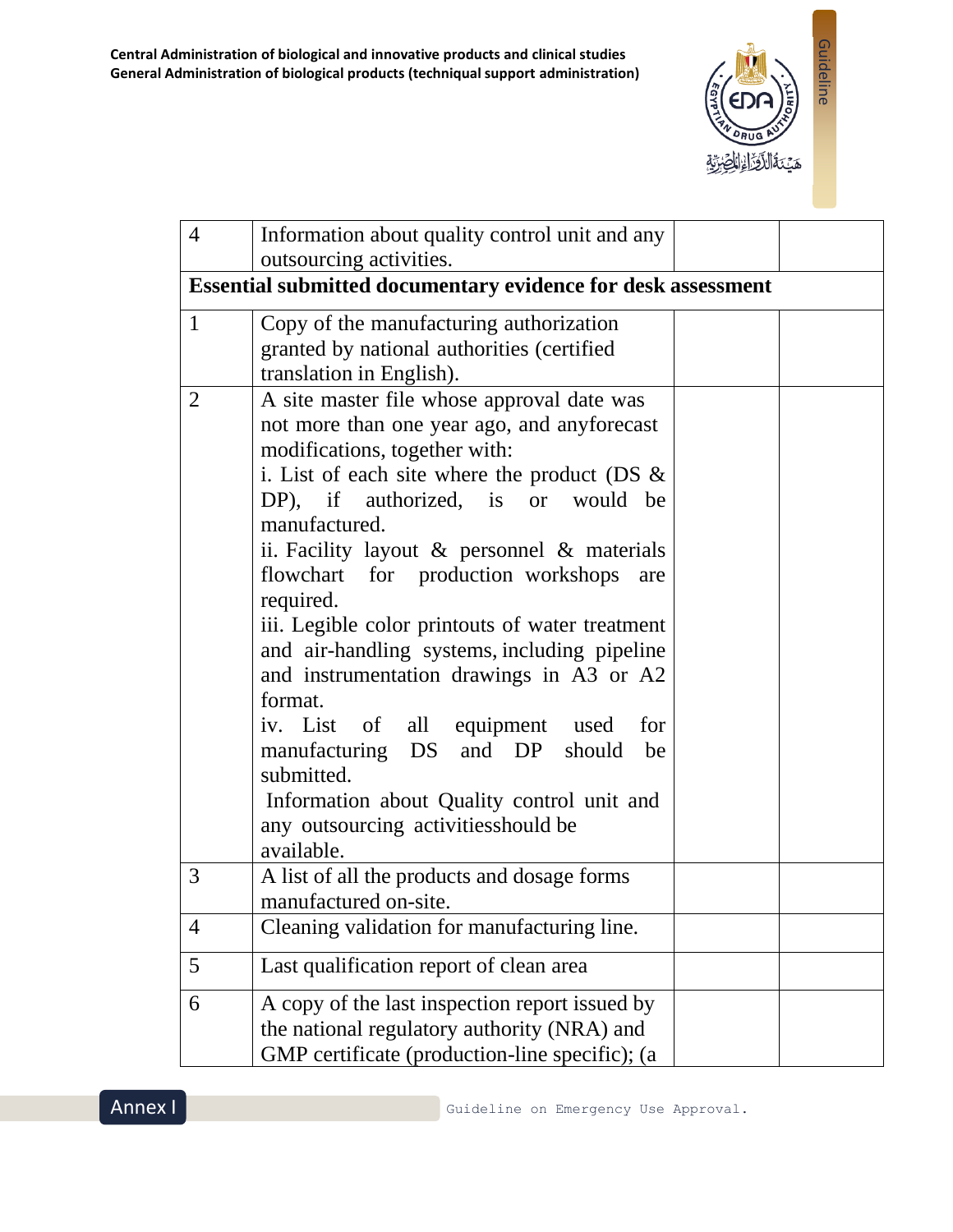

|                | certified translated copy in English).                                                                                                                                                                            |  |
|----------------|-------------------------------------------------------------------------------------------------------------------------------------------------------------------------------------------------------------------|--|
| $\overline{7}$ | List of all regulatory inspections performed in<br>the last 3 years and their outcomes.                                                                                                                           |  |
| 8              | Most recent product quality reviews (PQRs)<br>of the concerned product (if available).                                                                                                                            |  |
| 9              | The completed batch manufacturing and<br>packaging record(s), including the analytical<br>part, for the most recently released batch of<br>relevant product(s).                                                   |  |
| 10             | Master batch manufacturing and packaging<br>$record(s)$ of the product(s) of interest.                                                                                                                            |  |
| 11             | A list of any recalls in the past three years<br>related to products with quality defects.                                                                                                                        |  |
| 12             | Confirmation by the senior quality assurance<br>representative that a full self- inspection or<br>external audit dedicated to the product(s) has<br>been performed and all matters dealt with (if<br>applicable). |  |
| 13             | Copy of any warning letter, or equivalent<br>regulatory action, issued by any authority to<br>which the site provides or has applied to<br>provide the product.                                                   |  |

## **IV. Non-Clinical data**

| No.      | <b>Requested item</b>                         | <b>Yes</b> | N <sub>0</sub> |
|----------|-----------------------------------------------|------------|----------------|
|          | All relevant in vitro and in vivo             |            |                |
|          | pharmacodynamics data, e.g., on               |            |                |
|          | microbiologic / virology activity (including  |            |                |
|          | any modeling performed).                      |            |                |
| $\gamma$ | Data on efficacy and safety in in-vitro tests |            |                |
|          | and in animal model(s) under well controlled  |            |                |

Annex I

Guideline on Emergency Use Approval.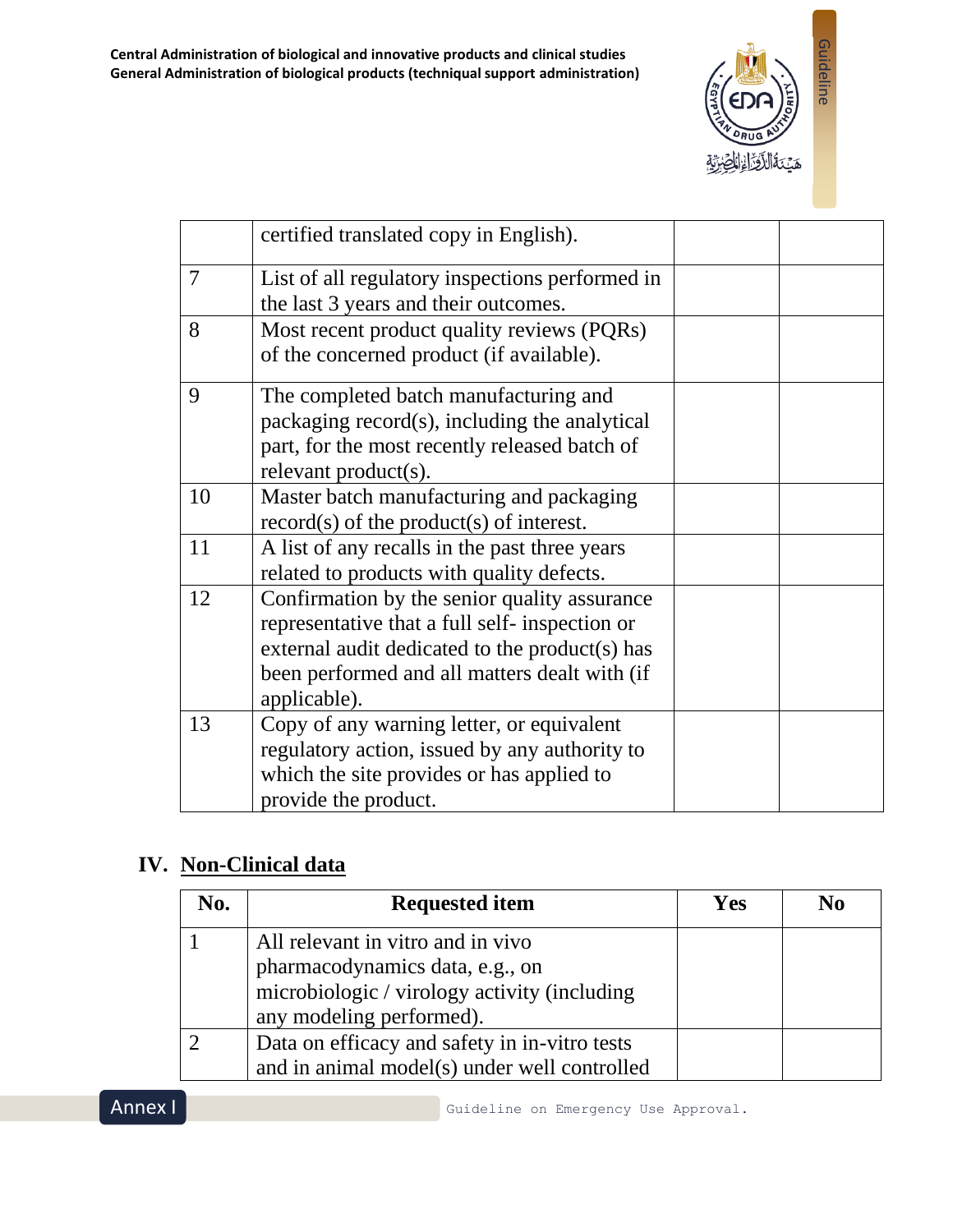

|                | and documented conditions. The preferred                                 |
|----------------|--------------------------------------------------------------------------|
|                | model depends on the disease and may vary                                |
|                | according to the medicine's mechanism of                                 |
|                | action. The applicant must justify the choice                            |
|                | of animal model.                                                         |
| 3              | Evidence of efficacy should include                                      |
|                | improved survival and/or reduced morbidity                               |
|                | of animals in the preferred model under                                  |
|                | relevant conditions. Surrogate markers,                                  |
|                | validated or reasonably expected to predict                              |
|                | efficacy, would be supportive.                                           |
| $\overline{4}$ | All available evidence of the medicine's                                 |
|                | activity in vitro and in other animals, together                         |
|                | with pharmacokinetics and efficacy in                                    |
|                | humans, also against other diseases should be                            |
|                | submitted.                                                               |
| 5              | A rationale should be provided for the                                   |
|                | proposed dosing in humans, with reference to                             |
|                | drug exposures shown to be safe and effective                            |
|                | in suitable models. Ideally, human                                       |
|                | pharmacokinetic data should be available,                                |
|                | demonstrating similar levels of the drug                                 |
|                | following administration at the proposed                                 |
|                | dose, compared to blood levels found to be                               |
|                | safe and efficacious in the relevant animal                              |
|                | model.                                                                   |
|                | Note: If human pharmacokinetic trials or studies in other indications at |
|                | the exposure level proposed for treatment of the public health           |
|                | emergency disease have been conducted, assessment of safety using        |
|                | standard parameters (e.g., adverse events, clinical laboratory           |
|                | monitoring, etc.) will be done. This safety evaluation may be            |
|                | supplemented by any other nonclinical and clinical data at different     |
|                | exposure levels.                                                         |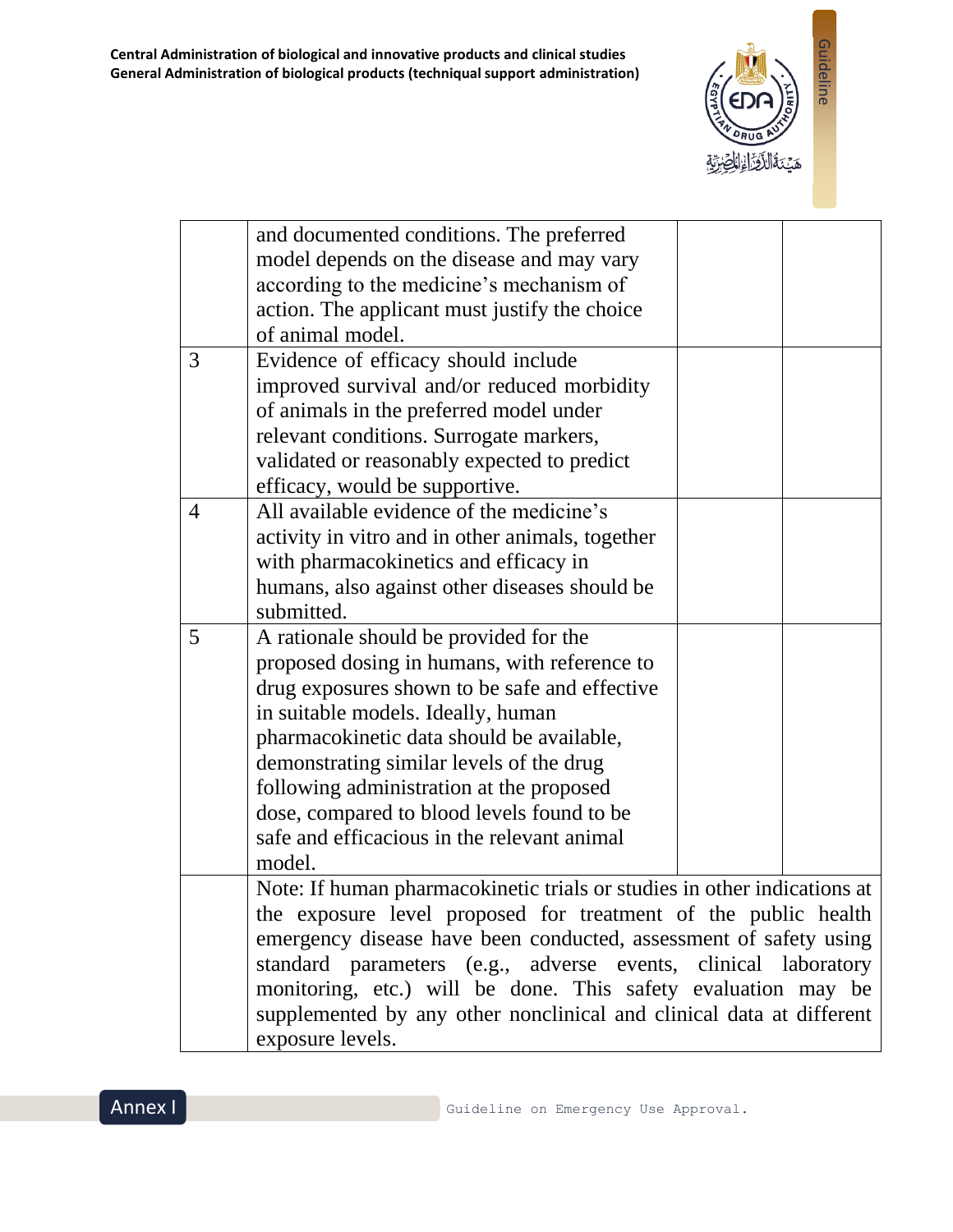

## **V. Clinical data**

| No.            | <b>Requested item</b>                                                                                                                                                                                            | Yes | No |
|----------------|------------------------------------------------------------------------------------------------------------------------------------------------------------------------------------------------------------------|-----|----|
| $\mathbf{1}$   | Comprehensive data                                                                                                                                                                                               |     |    |
| $\overline{2}$ | Reports of the on-site GCP inspections<br>conducted by the other NRAs                                                                                                                                            |     |    |
| 3              | Available safety and effectiveness<br>information for the product                                                                                                                                                |     |    |
| $\overline{4}$ | Any advisory committee reports by other<br><b>NRAs</b>                                                                                                                                                           |     |    |
| 5              | clinical evidence<br>Preliminary<br>demonstrating that the drug may represent<br>a substantial improvement over available<br>therapy should involve a sufficient number<br>of patients to be considered credible |     |    |
| 6              | Justification for why the endpoint or other<br>findings should be considered clinically<br>significant                                                                                                           |     |    |

## **VI. Pharmacovigilance**

| No. | <b>Requested item</b>                                                                                                                | Yes | N <sub>0</sub> |
|-----|--------------------------------------------------------------------------------------------------------------------------------------|-----|----------------|
|     | <b>For Local products</b><br>$a_{\bullet}$                                                                                           |     |                |
|     | The most updated "Risk Management Plan"<br>(RMP)" of the product.                                                                    |     |                |
|     | The most updated Pharmacovigilance<br>System Master File (PSMF)/ PV system<br>approval letter along with Summary PSMF<br>of the MAH. |     |                |
|     | <b>For Imported products</b><br>b.                                                                                                   |     |                |
|     | The most updated "EU/Global/Core -Risk<br>Management Plan (RMP)"                                                                     |     |                |

Annex I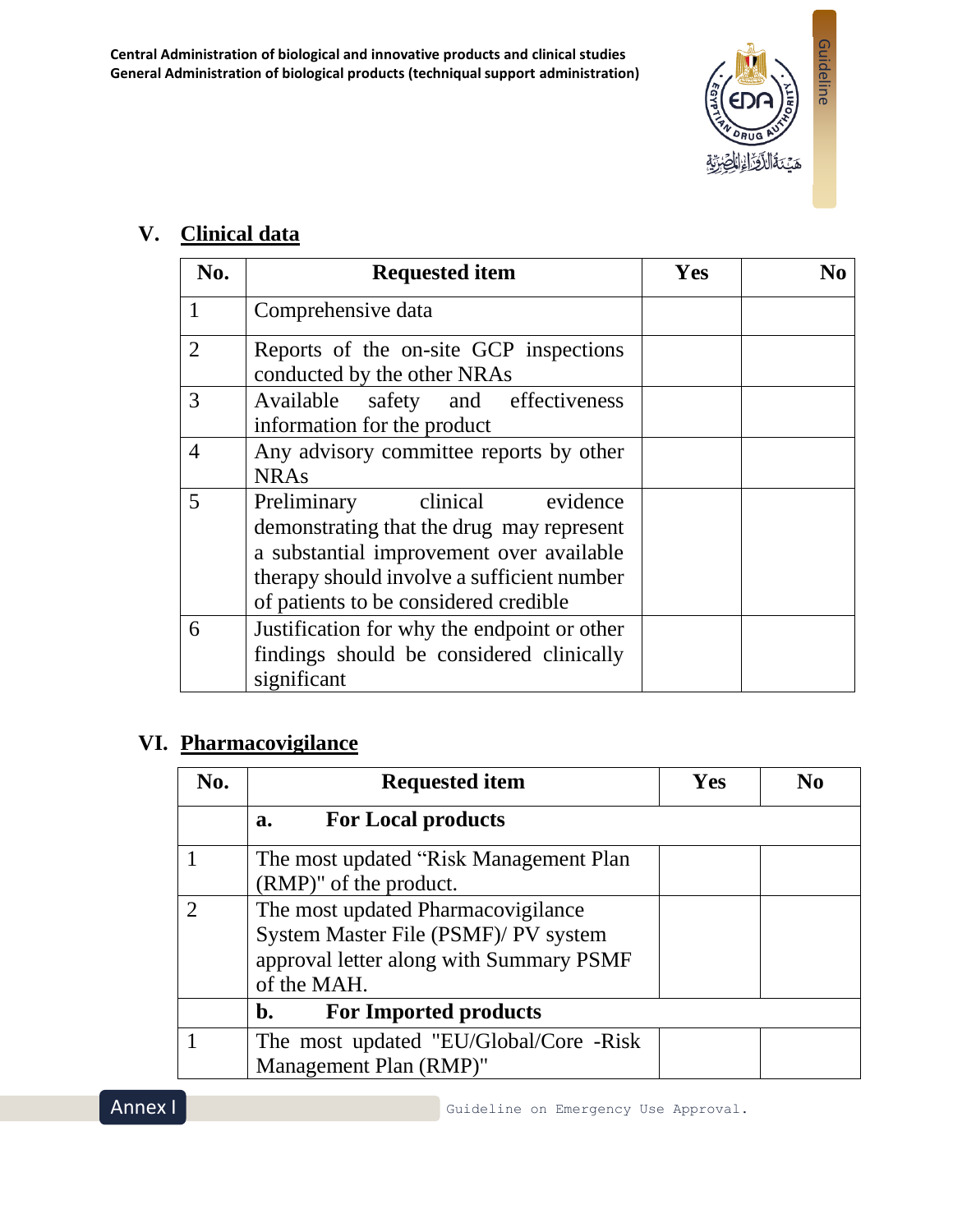

| 2 | The most updated Egyptian Display of RMP |  |
|---|------------------------------------------|--|
| 3 | Periodic Benefit Risk Evaluation Report  |  |
|   | PBRER (If applicable)                    |  |
| 4 | The most updated                         |  |
|   | Pharmacovigilance System Master          |  |
|   | File (PSMF)/PV system approval           |  |
|   | letter along with Summary PSMF of        |  |
|   | the Global MAH                           |  |
| 5 | The national Pharmacovigilance           |  |
|   | Sub-System File (PSSF) for local         |  |
|   | office/PV system approval letter or      |  |
|   | PSMF of the agent / PV system            |  |
|   | approval letter along with Summary       |  |
|   | of PSMF/PSSF.                            |  |

## **VII. Supply Chain**

| No.                         | <b>Requested item</b>                                 | Yes | No |
|-----------------------------|-------------------------------------------------------|-----|----|
|                             | Importation approval                                  |     |    |
| $\mathcal{D}_{\mathcal{L}}$ | Customs invoice                                       |     |    |
| 3                           | Cold chain                                            |     |    |
|                             | CoA                                                   |     |    |
| 5                           | Any requirements mentioned in importation<br>approval |     |    |